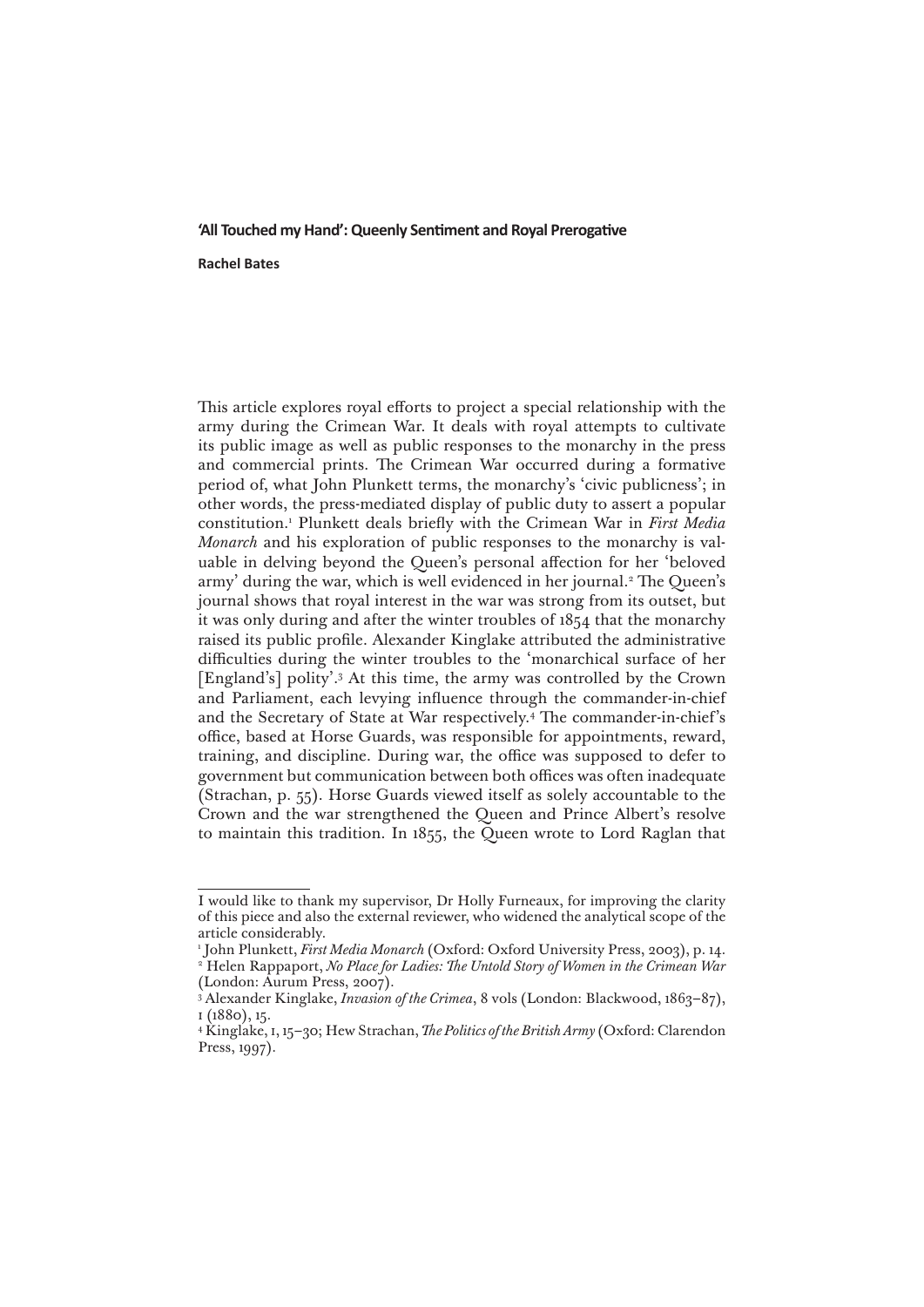control over the army was one of her 'dearest prerogatives'.5 The disruption and changes brought about by the war caused royal anxiety about the continuance of its army privileges and this concern drove the monarchy's desire to be seen with the soldier.

Many prints and drawings focused on the figure of Victoria and younger members of the royal family to accentuate the monarchy's caring and maternal presence. While Prince Albert's considerable efforts behind the scenes will be addressed, it is the Queen's figure that was the locus of public responses to the army and the role of the monarchy.6 Using the terms of Benedict Anderson's work on nationhood, Plunkett argues that 'the weight of reverent royal attention forcibly located Victoria at the heart of an imagined and imaginary community'.7 This article supports this statement, the war more often than not allowing a prominent and popular profiling of the monarchy as a sympathetic force for good, embodying national sensitivities. These responses provide a Victorian context for Anderson's notion of 'imagined community', creating a relationship between the Queen and a unified People based upon shared concern for the army.

In assessing visual representations of female care and in particular a media campaign to present Queen Victoria as 'in touch' with her subjects, this article builds upon previous issues of *19* by demonstrating that tactility and sentiment had an important role to play during the Crimean War.8

<sup>5</sup> Queen Victoria, letter to Lord Raglan, 9 April 1855, Papers of FM Lord Fitzroy Somerset, 1st Baron Raglan, Commander-in-Chief, Crimean War (1854–1856), London, National Army Museum (NAM), 1968-07-280.

<sup>6</sup> Prince Albert's biographer credits him with a great deal of influence upon army administration. See Theodore Martin, *The Life of His Royal Highness the Prince Consort* (London: Smith, Elder, 1882), p. 31. Prince Albert wrote over fifty volumes of memoranda during the Crimean War. See Carolly Erickson, *Her Little Majesty: The Life of Queen Victoria* (London: Robson Books, 1997), p. 136. 7

Plunkett, p. 7. Anderson defines nationhood, or nation-ness, as an imagined communion of people, conveyed and reinforced through cultural artefacts. See Benedict Anderson, *Imagined Communities*, new edn (London: Verso, 2006), p. 6.

<sup>8</sup> There is growing impetus to reorientate Victorian 'sentiment', or more controversially 'sentimentality', and tactility as meaningful vehicles of expression. Nicola Bown re-evaluates the superficial, kitsch associations of 'sentimentality' in Victorian art and literature, arguing that its immediacy 'invites us sympathetically to share the emotional world of those distant from us in time and circumstance'. See Nicola Bown, 'Introduction: Crying over Little Nell', *19: Interdisciplinary Studies in the Long Nineteenth Century*, 4 (2007), p. 4 <http://dx.doi.org/10.16995/ntn.453>. Similarly, Heather Tilley highlights a traditional 'hierarchy of senses', in which touch, taste, and smell are secondary to sight and sound. See Heather Tilley, 'Introduction: The Victorian Tactile Imagination', *19: Interdisciplinary Studies in the Long Nineteenth Century*, 19 (2014), p. 5 <http://dx.doi.org/10.16995/ntn.723>. Scholars promoting 'sense-based' analysis contest a Western discourse characterizing sentimentality and tactility as respectively irrational and base. See *Empire of the Senses: The Sensual Cultural Reader*, ed. by David Howes (Oxford: Berg, 2005), pp. 4–7.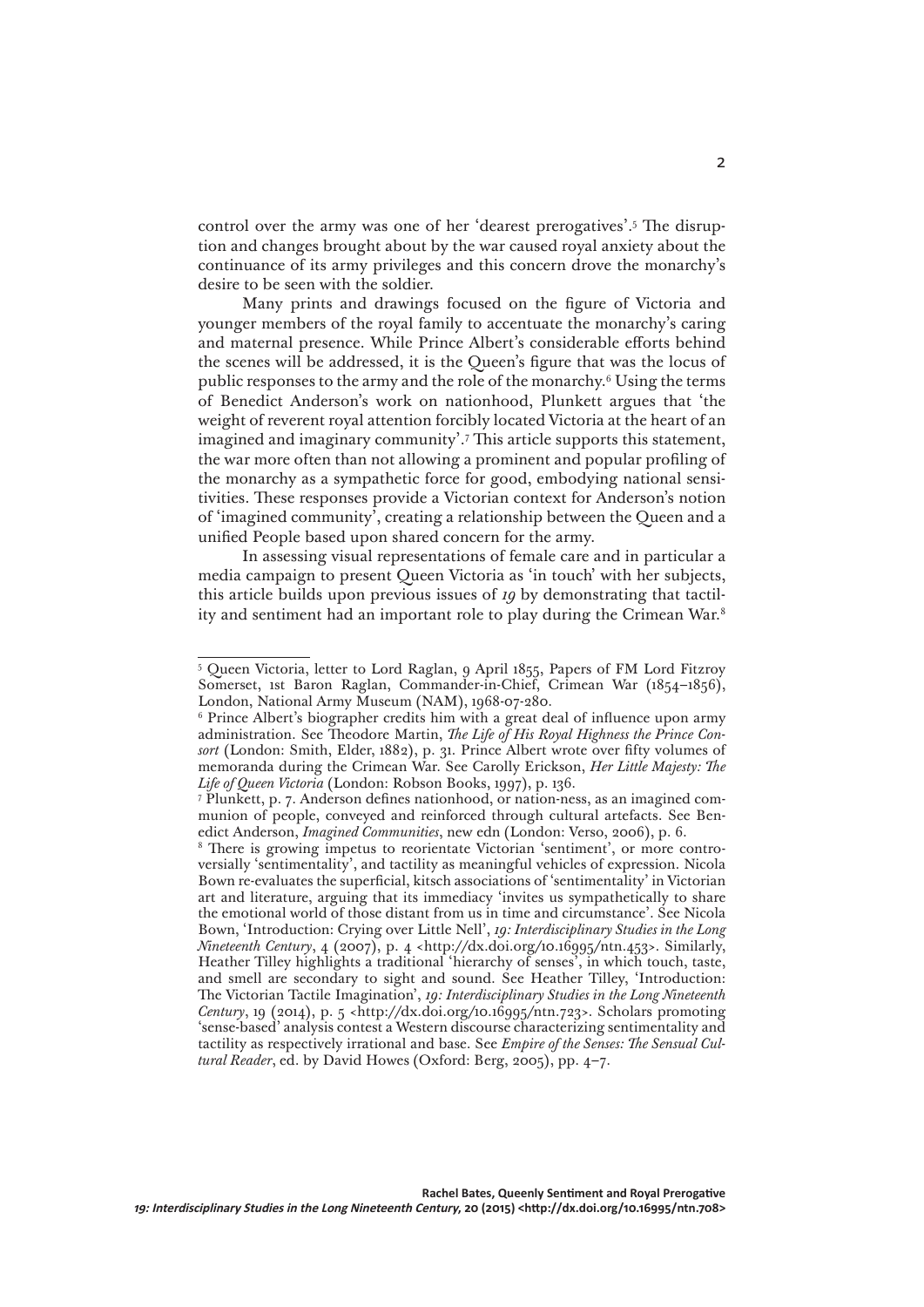Constance Classen writes that 'the history of touch […] is often an inferred history', due to historical oversight of corporal practices and feeling.9 Yet, this article shows that touch was a celebrated means of expressing royal sympathy with suffering bodies. Royal ceremony explored here builds upon older, royal traditions of employing touch or touch once removed to signal healing, namely the 'laying-on of hands' to cure scrofula and the issuing of special, consecrated rings known as 'cramp rings', which were sent to those suffering from muscular pains and epilepsy.<sup>10</sup> Heather Tilley highlights that touch was central to discourses on the relationship between the mind and body, and between 'selves and others' in the nineteenth century (p. 17). Particularly apt is her contention that regimes of touch embodied social attitudes: 'Who touched whom, and how, counted in nineteenth-century society' (p. 1). By looking at key moments during and following the war, beginning with the Queen's leaked letter regarding the sick and wounded, it will be demonstrated how many responses were structured by the presentation of a feeling monarch cutting across political interests and class.

## **Royal interventions from the fireside**

As initiatives to improve the care and conditions of soldiers serving in the Crimea gained momentum towards the close of 1854, there was a conscious attempt to position the suffering soldier as a principal subject of public interest. A major precipitator of these initiatives was *The Times*'s 'Sick and Wounded Fund' in October 1854, which encouraged the public to take an active stance and provide for the welfare of injured soldiers to compensate for government deficiencies. An emotive plea for £5,000 of comforts for wounded soldiers foregrounded the soldiers' claims to the civilian reader, the latter characterized as sitting by the fireside and 'indulging in all the sentiment of the affair' but showing little action.<sup>11</sup> *The Times*'s leader sought to revise views of soldiers and sailors as 'savage, murderous, ravaging and destroying creatures' by emphasizing reciprocal pain and injury and finding a place for public influence in the work of hospitals  $(p, 6)$ . Within a few weeks the Fund had reached the impressive figure of  $\text{\textsterling}11,957$ .<sup>12</sup> In an article reporting on the discernible benefits of the Sick and Wounded Fund, the correspondent wrote of the special claims of those 'whose wounds and sufferings constitute them as chief actors in the bloody drama' of war.<sup>13</sup>

<sup>&</sup>lt;sup>9</sup> Constance Classen, *The Deepest Sense: A Cultural History of Touch* (Urbana: University of Illinois Press, 2012), p. xii.

<sup>&</sup>lt;sup>10</sup> Marc Bloch, *The Royal Touch: Sacred Monarchy and Scrofula in England and France* (London: Routledge and Kegan Paul, 1973), p. 3

<sup>11</sup> Leader, *The Times*, 12 October 1854, p. 6.

<sup>12 &#</sup>x27;Soldiers' Sick and Wounded Fund', *The Times*, 9 November 1854, p. 6.

<sup>&</sup>lt;sup>13</sup> 'The Sick and Wounded Fund', *The Times*, 23 November 1854, p. 7.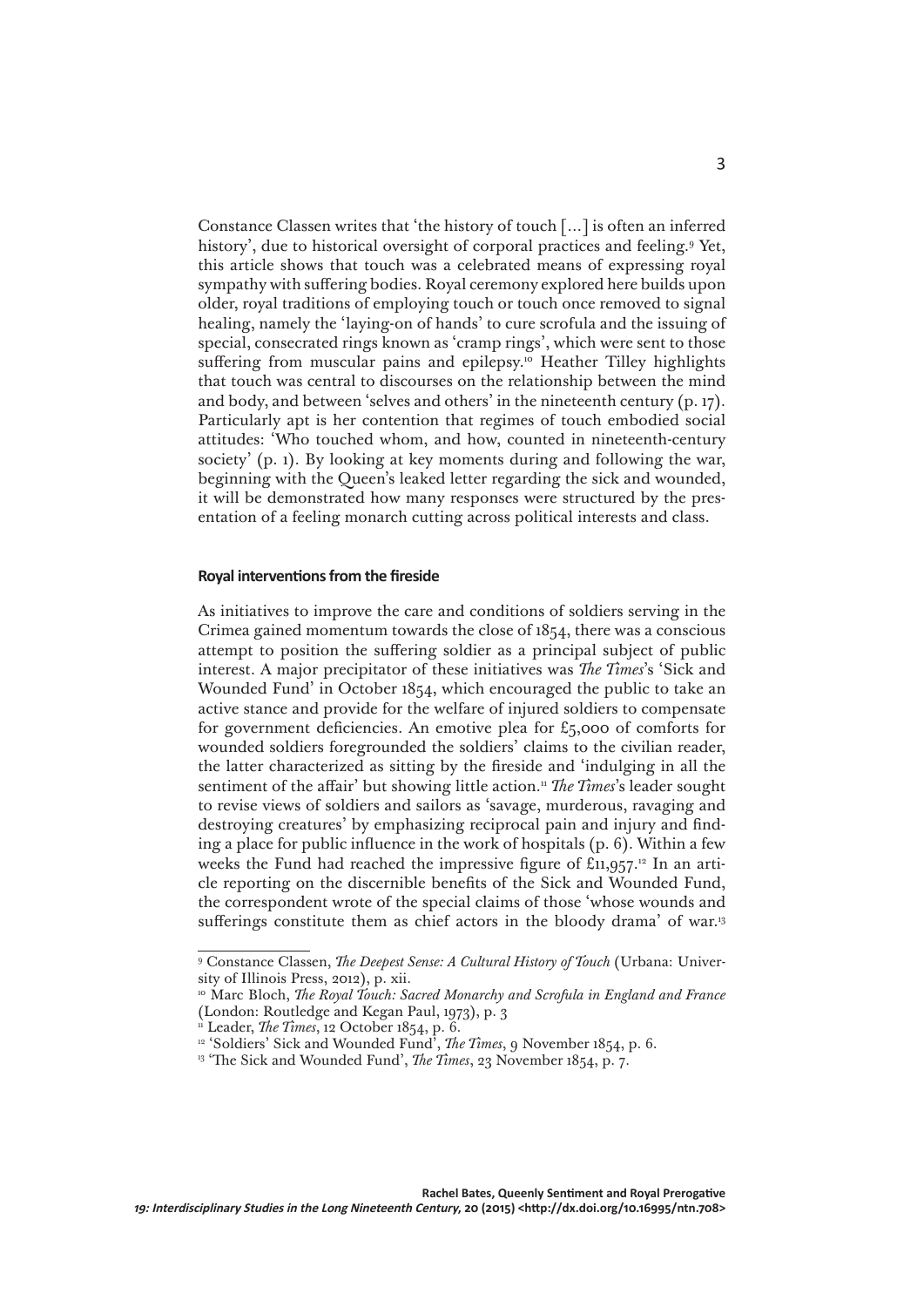This demonstrates the extent to which mid-Victorians realized the centrality of the body to war, what recent scholarship has characterized as 'politics incarnate, politics written on and experienced through the thinking and feeling bodies of men and women'.14 Moreover, while the soldier's weakened state may have exposed the realities of war to a distant, mid-Victorian public sitting by its fireside, it also served as a powerful trope for the positive and active intervention of civilians on matters beyond their direct control.

The Queen was alive to the dominance of the broken, suffering soldier in the press, whose condition was compromised by an ineffective administration as much as it was by the natural consequences of a 'bloody drama' with the foe. In order to distance itself from accusations levied against leading aristocratic figures of the war, such as Lord Raglan and the Duke of Newcastle, Secretary of State for War, the monarchy recognized a need to harness a restorative, public profile. It therefore took a leading role in a growing media frenzy surrounding the army's welfare. The Sick and Wounded Fund had coincided with the establishment of the Royal Patriotic Fund (RPF) for military orphans and widows on 13 October 1854, the timing arguably restricting the RPF's momentum by diverting focus to the pressing wants of the soldier himself. Over the next few weeks, the Queen concentrated her personal efforts on convalescent soldiers abroad, staking a royal claim in the soldier's welfare during the mounting political crisis, which reached an apogee in January 1855. The Queen's authority and sympathy had to work as a distant force, as she was unable to assist the troops at the seat of war, a source of personal frustration. On 8 December 1854, the Queen wrote of her envy of Florence Nightingale and her good work among the 'noble brave heroes'. The Queen had been reading copied extracts of Nightingale's letters, which she found 'most touching'.15 The role of the monarchy was put under pressure by Nightingale's symbolic success as the government's restorer, especially in view of the gendered appraisal of Nightingale's work as a 'ministering angel' and her perceived authority in representing the Protestant faith. *The Times*'s correspondent marked the lively interest attending Nightingale and her mission as proof of 'Protestant England's' high benevolence, capable of matching the reputation of Catholic Sisters of Mercy.16 The unprecedented mission of nurses to the seat of war on 23 November 1854 did not elicit universal encouragement but it was one which attracted much interest as an 'experiment' and

<sup>&</sup>lt;sup>14</sup> Kevin McSorley and Sarah Maltby, 'War and the Body: Cultural and Military Practices', *Journal of War and Cultural Studies*, 5 (2012), 3–6 (p. 3).

<sup>&</sup>lt;sup>15</sup> Queen Victoria's Journals (QVJ), 8 December 1854, Windsor, Royal Archives (RA) VIC/MAIN/QVJ/1854. Also available online at <[http://www.queenvictorias](http://www.queenvictoriasjournals.org/home.do) [journals.org/home.do](http://www.queenvictoriasjournals.org/home.do)> [accessed 28 April 2015]. All archival material quoted with the permission of Her Majesty Queen Elizabeth II.

<sup>&</sup>lt;sup>16</sup> 'The Sick and Wounded Fund', *The Times*, 23 November 1854, p. 7.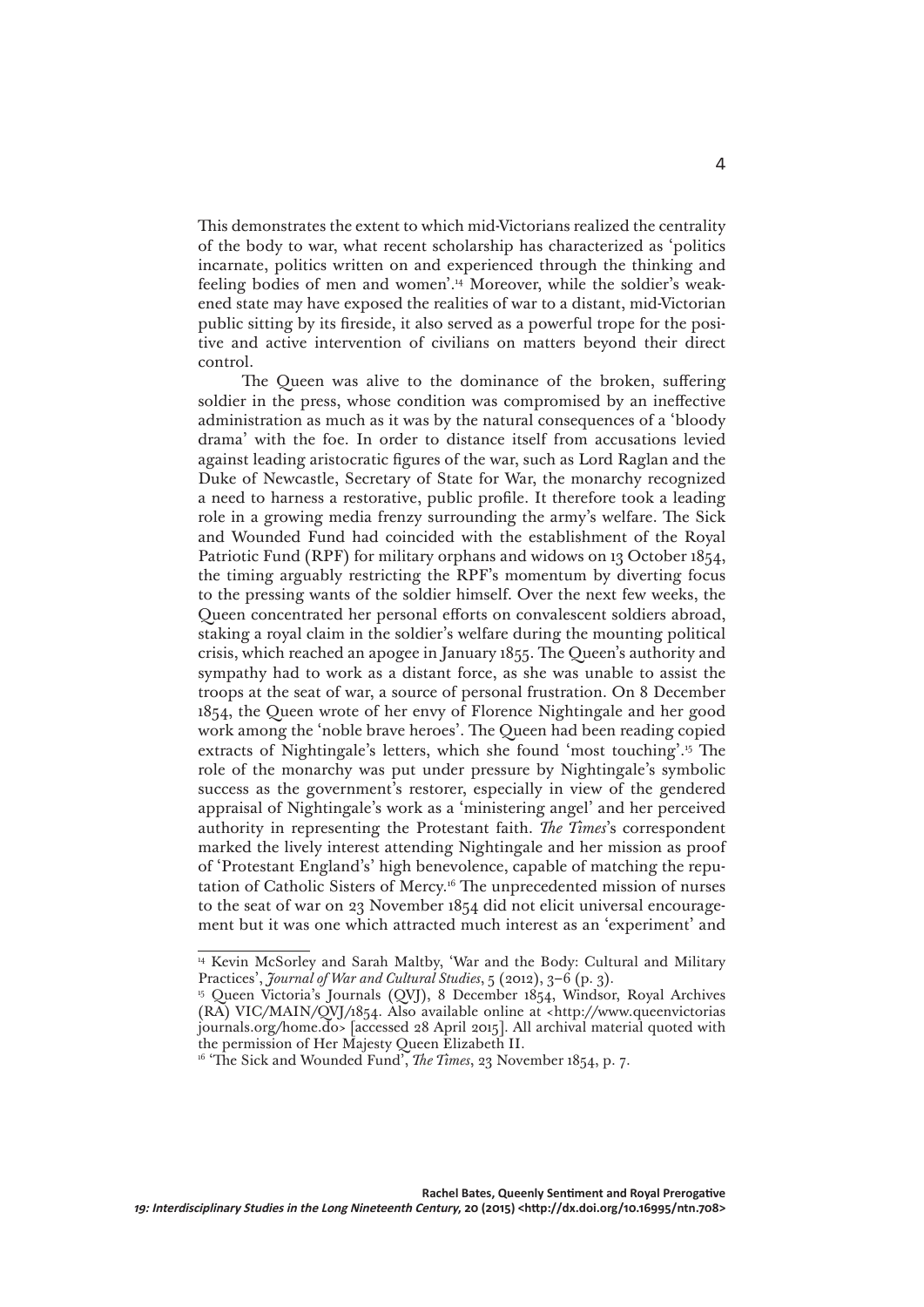was repeatedly reported as successful.<sup>17</sup> Nightingale attracted powerful supporters, who were able to vouch for her effectiveness. Not least among her advocates was *The Times*, whose Sick and Wounded Fund had supported the nursing mission to Scutari and was therefore keen to report upon its success and immediate benefits.<sup>18</sup> There was a danger that the Queen's status as figurehead and chief advocate of the army would be supplanted in soldiers' eyes by those attending to their immediate needs.

Royal anxiety about its wartime contribution is seen in efforts to distribute gifts to soldiers and to publicize their source. In December, the Queen arranged for books, newspapers, periodicals, air cushions, and woollen blankets to be sent out to Scutari Hospital.19 On 2 December 1854, the Keeper of the Privy Purse, Colonel Phipps, reported that he had written to the Chief of the Medical Department 'begging that the patients may know that these papers and books […] come direct from Your Majesty; which [...] will more than double their value in the eyes of the wounded & sick'.<sup>20</sup> Over 224 pounds of Windsor soap was sent out and 144 bottles of aromatic vinegar.21 Similarly, at the end of the war, Colonel Phipps approved two libraries of books to be sent out to the Crimea, with the proviso that it was made clear that the books were a gift from the Queen and inscribed with her name.<sup>22</sup> Although it is doubtful whether all of these supplies were fundamental to the care of the troops, knowledge of the Queen's own personal contribution demonstrated her generosity and the luxurious nature of the gifts conveyed to the soldier that he was deserving of the best of comforts.

Charles Phipps was a key courtier and advisor to the Queen and Prince Albert, coordinating numerous gifts and enquiries into the condition of troops over the course of the war. He had served in the Scots Fusilier Guards in peacetime, retiring as a colonel 'unattached' in 1851.23 He was an important arbiter of royal interests, encouraging and complementing the Queen's interventions and the ideal of the monarchy's popular constitution. Phipps was a keen protector of royal prerogative in relation to army affairs. While he respected Nightingale's personal qualities, he

<sup>&</sup>lt;sup>17</sup> 'The Military Hospitals at Scutari', *The Times*, 8 December 1854, p. 8. This anonymous letter from a nurse reported, among other things, upon Nightingale's suitability for the role and the skill of most of her fellow nurses.

<sup>18 &#</sup>x27;The Sick and Wounded Fund', *The Times*, 30 November 1854, p. 8.

<sup>19</sup> Account statements, RA, PPTO/PP/QV/PP2/8/5011, 5016, 5017, 5111. The newspapers sent for December represented the most widely read for England, Scotland, and Ireland — *The Times*, *Dublin Evening Mail*, and *Edinburgh Scotsman*. Of the weeklies, *Punch* and the *Illustrated London News*, followed by the *Observer*, *Spectator*, and *Examiner* were deemed the most popular.

<sup>&</sup>lt;sup>20</sup> Phipps, letter to the Queen, 2 December 1854, RA, VIC/MAIN/F/1/67.

<sup>&</sup>lt;sup>21</sup> Unknown, letter, 12 December 1854, RA, VIC/MAIN/F/1/77.

<sup>&</sup>lt;sup>22</sup> Phipps, letter to the Queen, 23 December 1855, RA, VIC/MAIN/F/ $4/29$ .

<sup>&</sup>lt;sup>23</sup> K. D. Reynolds, 'Phipps, Sir Charles Beaumont', in *ODNB* <http://dx.doi. org/10.1093/ref:odnb/22184>.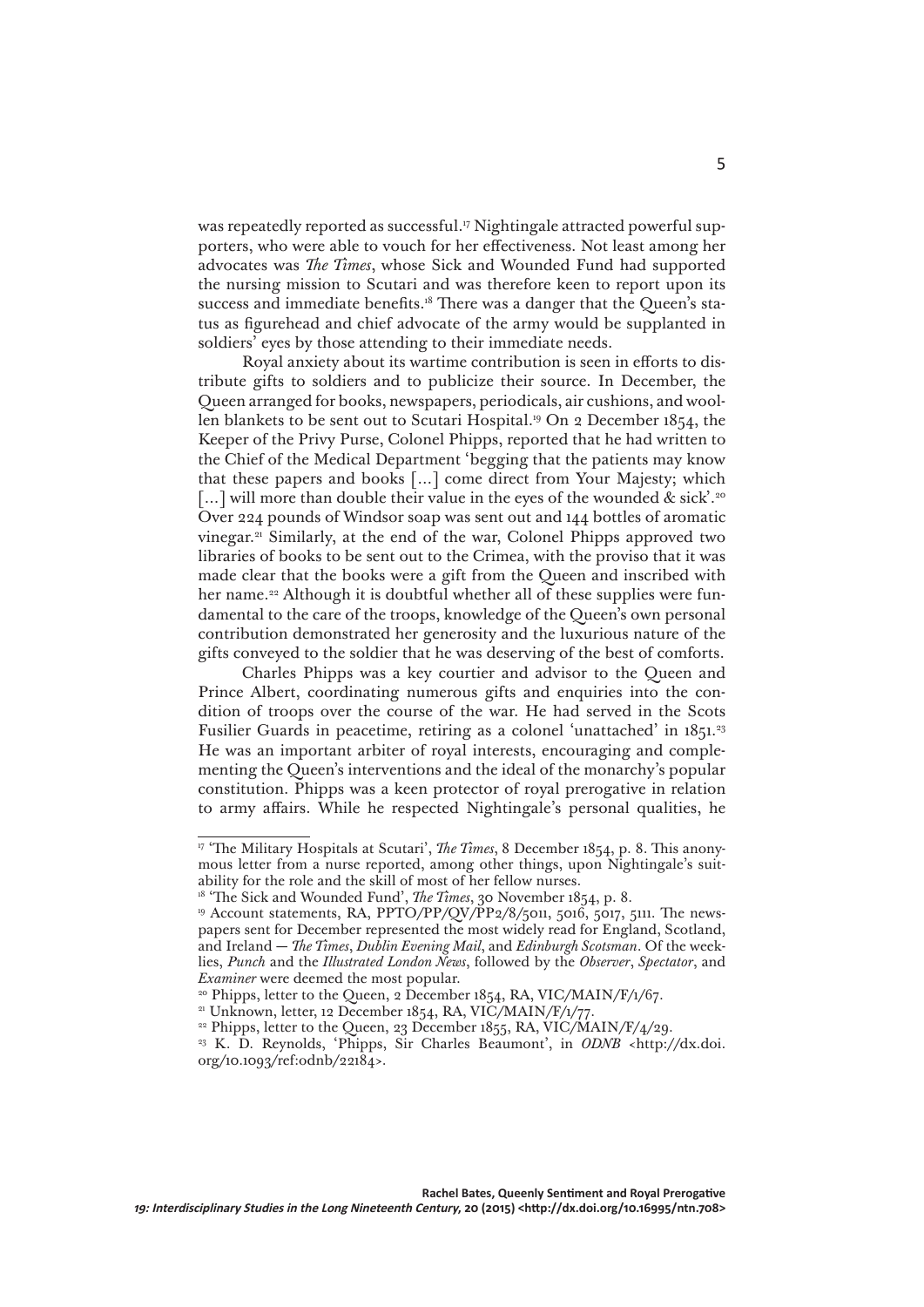was dubious of the nursing mission and the Sick and Wounded Fund as suitable remedies for supply failure:

> There must be something judicially wrong in a service in which no order, arrangement, or comfort is attained except under the fortuitous instruction of a volunteer  $Lady - and when$ it is found best to procure what is wanted from 'The Times' correspondent, because the official dispensers of the supplies sent are found rather to be a hindrance than to give facility.<sup>24</sup>

Phipps's view of Nightingale as an honourable but unprofessional 'volunteer Lady' acts as an unflattering benchmark for the extent of deficiency, demonstrating his wariness of outside intervention. His letter goes on to outline a need for internal accountability. Two days later, the Queen lobbied Newcastle to address dire reports about the condition of the troops. The duke reported that the military authorities were in denial, but reassured the Queen that his commission into the state of the Medical Department was due to report its findings.25 Despite Phipps's personal views and Newcastle's attempts to reform from within, favourable reports of Nightingale's mission created a need to display outward royal duty and feeling as an antidote to personal suffering.

A striking example of royalist intervention followed the first distribution of royal gifts, demonstrating the dedication of the monarch from afar. The Queen wrote an anxious letter requesting information about the wounded from Scutari, expressing her concern for the men. The letter was leaked to the press, first appearing in the conservative daily, the *Morning Post*, on 4 January 1855*.* The 'autograph letter', as it was styled, repeatedly asserted the overriding right of the monarch to feel for the troops: '*no one* takes a warmer interest or feels *more* for their sufferings, or admires their courage or heroism *more* than their Queen.'26 While there is no explicit frustration vented towards Nightingale's unique position, the Queen's recurrent declaration that the state of the wounded away from the battlefield interests '*me* more than anyone' seems a pointed reminder of a superior claim. By printing the letter with its original emphasis in the first person, the *Morning Post* publicized the Queen's passionate voice and heightened feeling. The paper's description of the letter as an 'autograph letter' promotes it as a hallmark of the Queen's personal sentiments and sympathy, that is to say, her strongly felt response to the plight of the army.

The letter was wrongly attributed as being addressed to Sidney Herbert in the newspaper. A copy of the original letter is available in the

<sup>&</sup>lt;sup>24</sup> Phipps, letter to the Queen, 20 December 1854, RA, VIC/MAIN/F/1/81.

<sup>&</sup>lt;sup>25</sup> Duke of Newcastle, letter to the Queen, 22 December 1854, RA, VIC/ MAIN/B/13/219.

<sup>26 &#</sup>x27;The War in the East', *Morning Post*, 4 January 1855, p. 4, emphasis in original.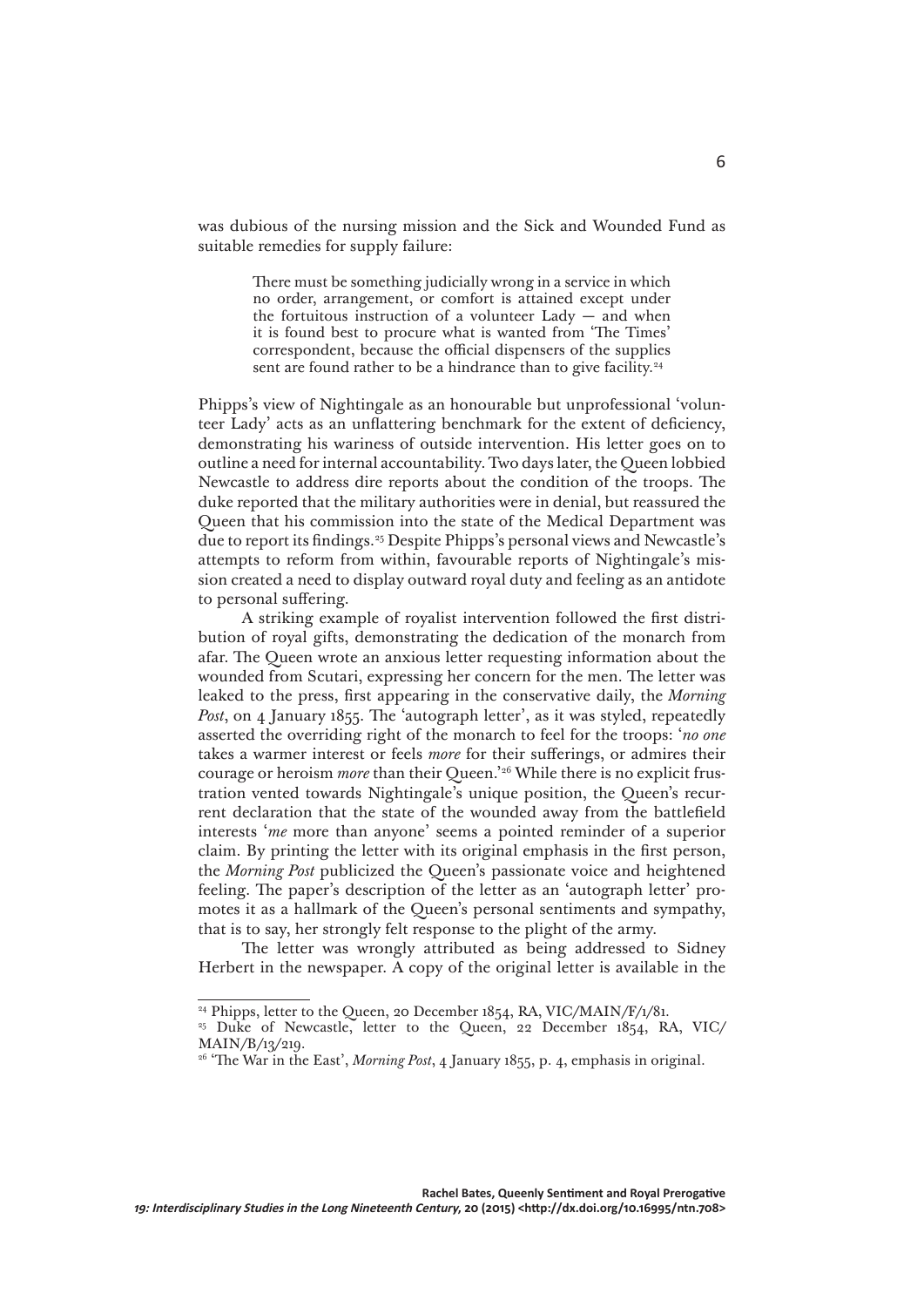Royal Archives, revealing that it was sent to the Queen's governess, Miss Hildyard, who was asked to forward it on to Mrs Herbert. Crucially, the Queen added at the end of the original version: 'You can copy these words & beg Mrs Herbert to communicate them.'27 The printed version condensed this request so the significance of 'you can copy these words' is lost. Although the appearance of the letter in the press may have startled the Queen — in her journal she notes her surprise — she sanctioned direct, written dissemination. The Herberts denied leaking the letter and so it is not clear who disclosed it. The *Morning Post* stated that it had received a copy of the royal letter from a Special Correspondent in the Crimea and indeed the letter had been circulated in hospitals by the time of its report. Reports from the front line justified royal faith in its power of sympathy for the Crimean sick and wounded. Relevant extracts were recorded by the Queen, which were retained as lasting testimonials of her impact. Mr Bracebridge, the husband of Nightingale's travelling companion, reported as follows:

> The Queen's letter has been copied in large numbers, and has been stuck up in every ward […]. It has been received with the greatest enthusiasm  $-$  many beg for a copy to keep as their greatest treasure — some say 'we will learn it by heart' some, 'how very feeling it is.'28

Nurse Stanley noted the patriotic exclamation of one soldier: '"I only wish I could go and fight for her again. We'd all fight whilst we've a drop of blood left — to think of her thinking of us."'29 She described patients reading the letter to those unable to read, the narrative thread for the Marchioness of Waterford's watercolour, *Reading the Queen's Letter*, which visualizes the letter's mystical aura for posterity. A lithograph version was purchased by the Queen, revealing her investment in the letter's cultural status (*Fig. 1*).

The scene, like the copied reports in the Royal Archives, acts as propaganda, presenting suffering that is responsive to the distant and imaginary figure of the Queen.30 All the figures in the watercolour are subjugated and attentive to the focus of the picture, the illuminated letter, including the crouching figure of Nightingale straining to listen on the lower right. The painting very clearly presents the Queen as a source of light and hope,

<sup>27</sup> Queen Victoria, copy of letter to Miss Hildyard, 6 December 1854, RA, VIC/ MAIN/F/1/102.

<sup>&</sup>lt;sup>28</sup> Mr Bracebridge, copied extract from letter, [n.d.], RA, VIC/MAIN/F/1/80.

<sup>&</sup>lt;sup>29</sup> Miss Stanley, copy of letter, 30 December 1854, RA, VIC/MAIN/F/1/90.

<sup>&</sup>lt;sup>30</sup> Waterford's setting and focus of the bed-bound soldier bears a striking resemblance to the print after A. Laby, *The Wounded Soldier's Dream* (1855), which represents the royal family's distribution of a medal as the distant and dreamed of soldiers' homecoming. See Royal Collections Trust <http://www.royalcollection. org.uk/collection> [accessed 29 April 2015].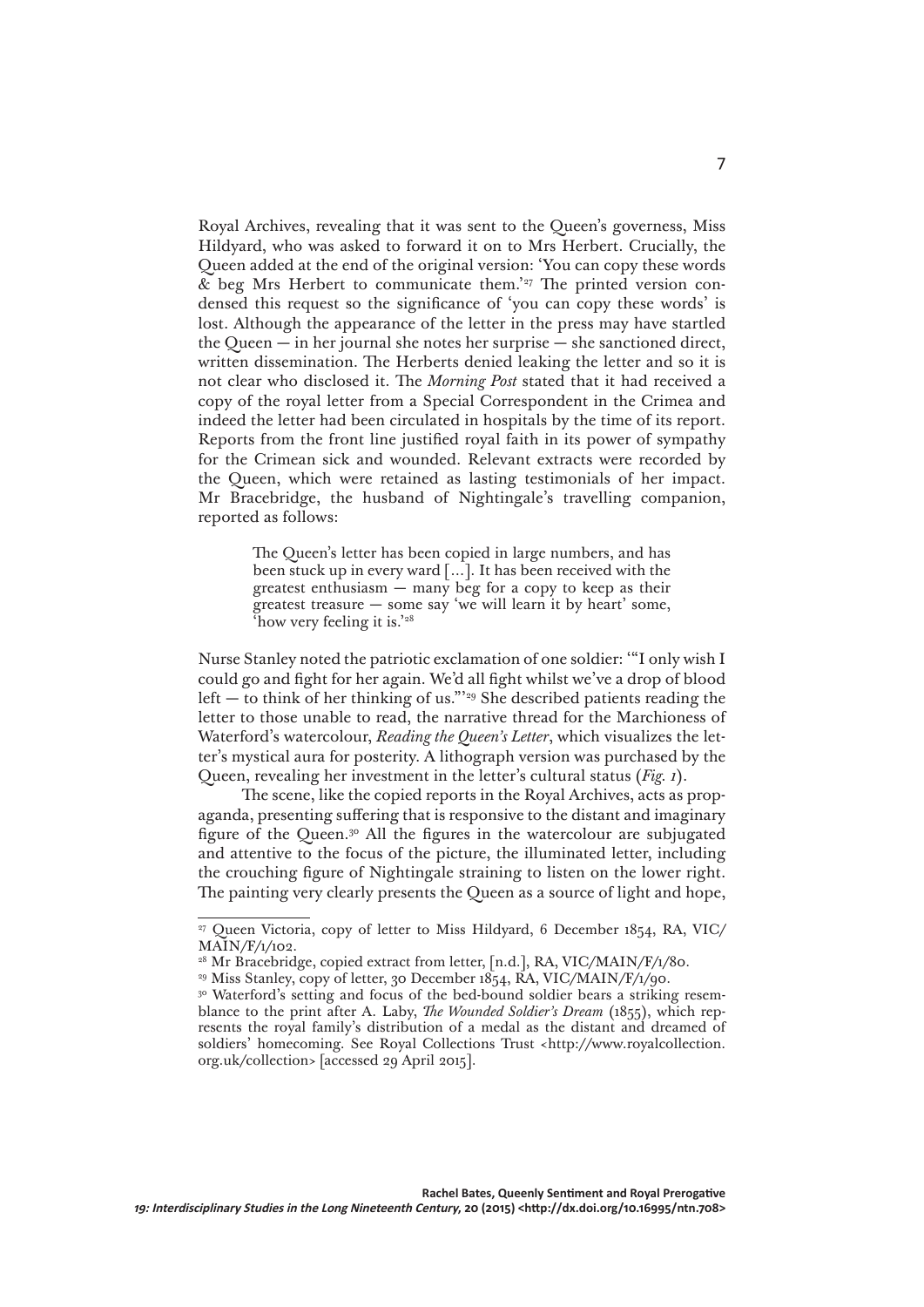

*Fig. 1*: Vincent Brooks (after the Marchioness of Waterford), *Reading the Queen's Letter*, *c*. 1855, lithograph. Royal Collection Trust. © Her Majesty Queen Elizabeth II 2015.

casting Nightingale's figure on the periphery. There is a quasi-religious aspect to the scene, a patient reaching for the china cup held by Nightingale in a manner reminiscent of receiving communion, his hands also resembling prayer. The enlightened recipient of the Queen's message, cast in a warm glow and wearing a pure white tunic, bears a Christlike appearance. These accounts of the letter's impact all stem from official sources and reveal a remarkably consistent narrative of receptiveness, fervent patriotism, and faith. What is lacking are accounts from soldiers themselves to substantiate the letter's reception.

The extraordinary press responses to the letter generated favourable publicity for the monarchy as an institution. The *Morning Post* extolled the letter as the most gratifying document yet of the war, viewing it as a boost to the war effort and a turning point in constitutional politics.<sup>31</sup> It praised Victoria for breaking down the barrier created by government relations, separating royal feeling from the populace: 'The present is the first instance of a direct communication having been opened between the individual who occupies the Throne and the nation at large — the first assurance of a community of feeling in the Sovereign and the People.'32 Similarly, the *Morning Chronicle*, of which Sidney Herbert had been a proprietor until 1854, dwelled on a constitutional shift in an opening editorial, viewing

<sup>31 &#</sup>x27;The War in the East', *Morning Post*, 4 January 1855, p. 4.

<sup>&</sup>lt;sup>32</sup> 'The Queen's Autograph Letter', *Morning Post*, 5 January 1855, p. 4.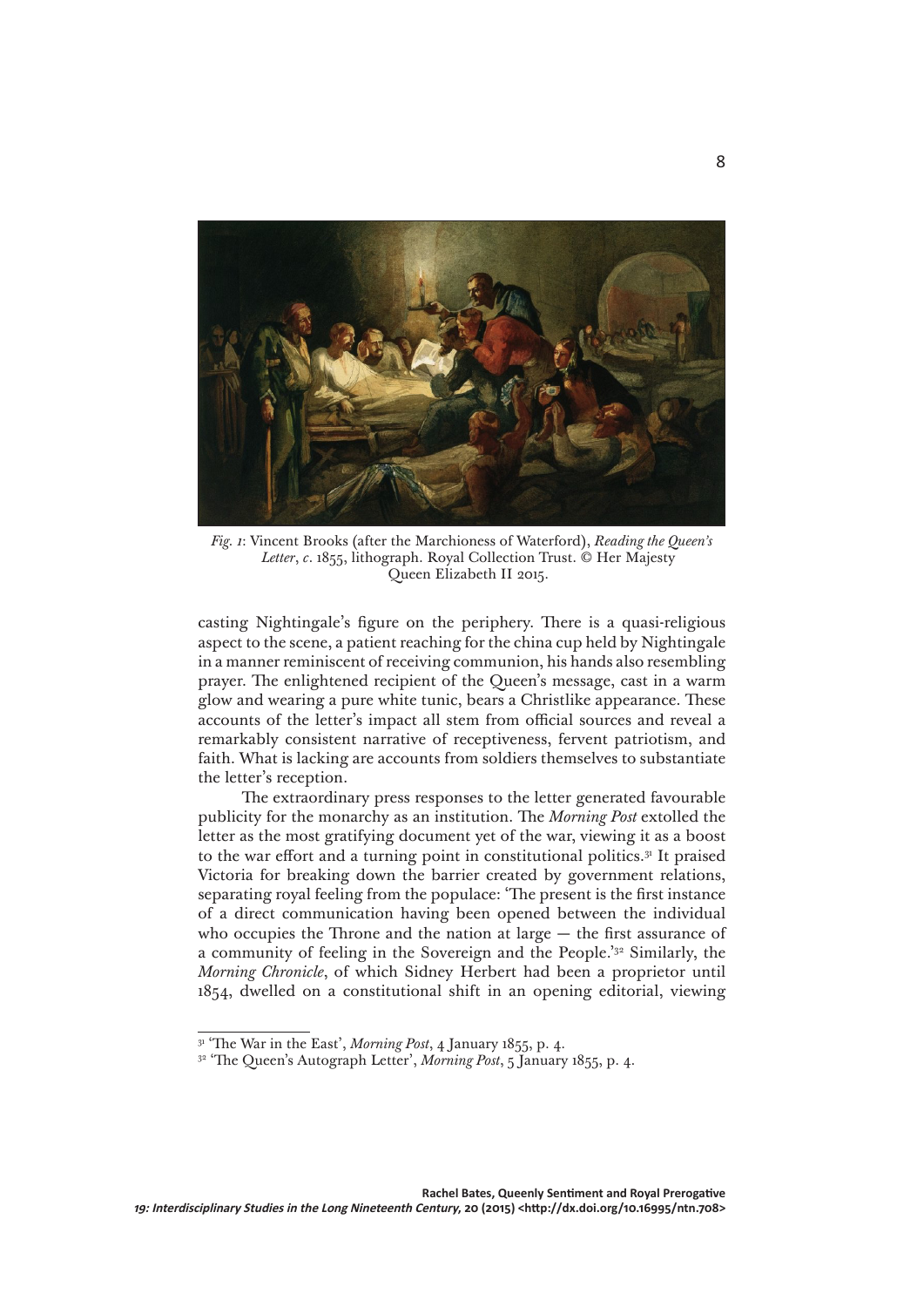the letter as welcome evidence of the Queen's 'secret feelings'.33 A community of feeling between a personal monarch and the 'People' emphasized both national unity and royal legitimacy. Yet, what was also at stake was the monarch's special relationship with the army, a relationship seen by some as a vestige of unconstitutional power due to the Crown's control over aspects of army administration. For example, Lord Grey was a vocal critic of Crown influence, which he viewed as a threat to civil liberty. He frequently called for the transfer of army control to a civilian board under the House of Commons, a proposal which was successfully rebuffed by Prince Albert.34 Two different poems were printed under the title 'The Queen's Letter', one expressing the soldier's renewed fighting spirit while the other, kept for posterity in the Royal Collection, reasserts a special, royal-military relationship. Speaking from the Queen's perspective in first person throughout, the poem's final lines read: 'Tho' all England holds them dear, 'Tis their Queen who loves them best'.35 All these responses to the letter position the Queen as the soldier's foremost well-wisher, but supported in this endeavour by a loyal and unified 'People'. Propaganda like this upheld royal prerogative, but also presented it as complementary to the British constitution.

There can be no doubt that the timing of the letter was significant, as Mrs Herbert explained to Miss Hildyard. She united the letter's candid expression with a particular audience:

> Sidney says that the very fact of the letter being evidently to a Private and non-official will do such immense good. Especially in the Crimea where the 'Times' has been doing its best to make the poor fellows believe they are uncared for.36

Indeed, the Queen's letter complemented the *Morning Post*'s desire to counteract *The Times*'s version of events. While recognizing misconduct during the war, the paper objected to *The Times*'s tactic of selecting letters from soldiers expressing pessimistic views. The *Morning Post*'s establishment response was equally as selective, however, favouring letters from content soldiers for its columns.37 Interestingly, *The Times* reprinted the letter but did not pass comment on it, perhaps recognizing the tension between its own attack on aristocratic influence in the army and Crown prerogative. The Queen's letter refuted the perceived gap between privilege and the

<sup>33</sup> Leader, *Morning Chronicle*, 5 January 1855, p. 4.

<sup>34</sup> John Sweetman, *War and Administration* (Edinburgh: Scottish Academic Press, 1984), p. 84.

<sup>35 &#</sup>x27;The Queen's Letter', poem, RA, VIC/MAIN/F/1/101. Also appeared in *Jackson's Oxford Journal*, 20 January 1855.

<sup>&</sup>lt;sup>36</sup> Mrs Herbert, letter to Miss Hildyard, January 1855, RA, VIC/MAIN/F/1/104.

<sup>37 &#</sup>x27;Facts from the Crimea', *Morning Post*, 6 January 1855, p. 2.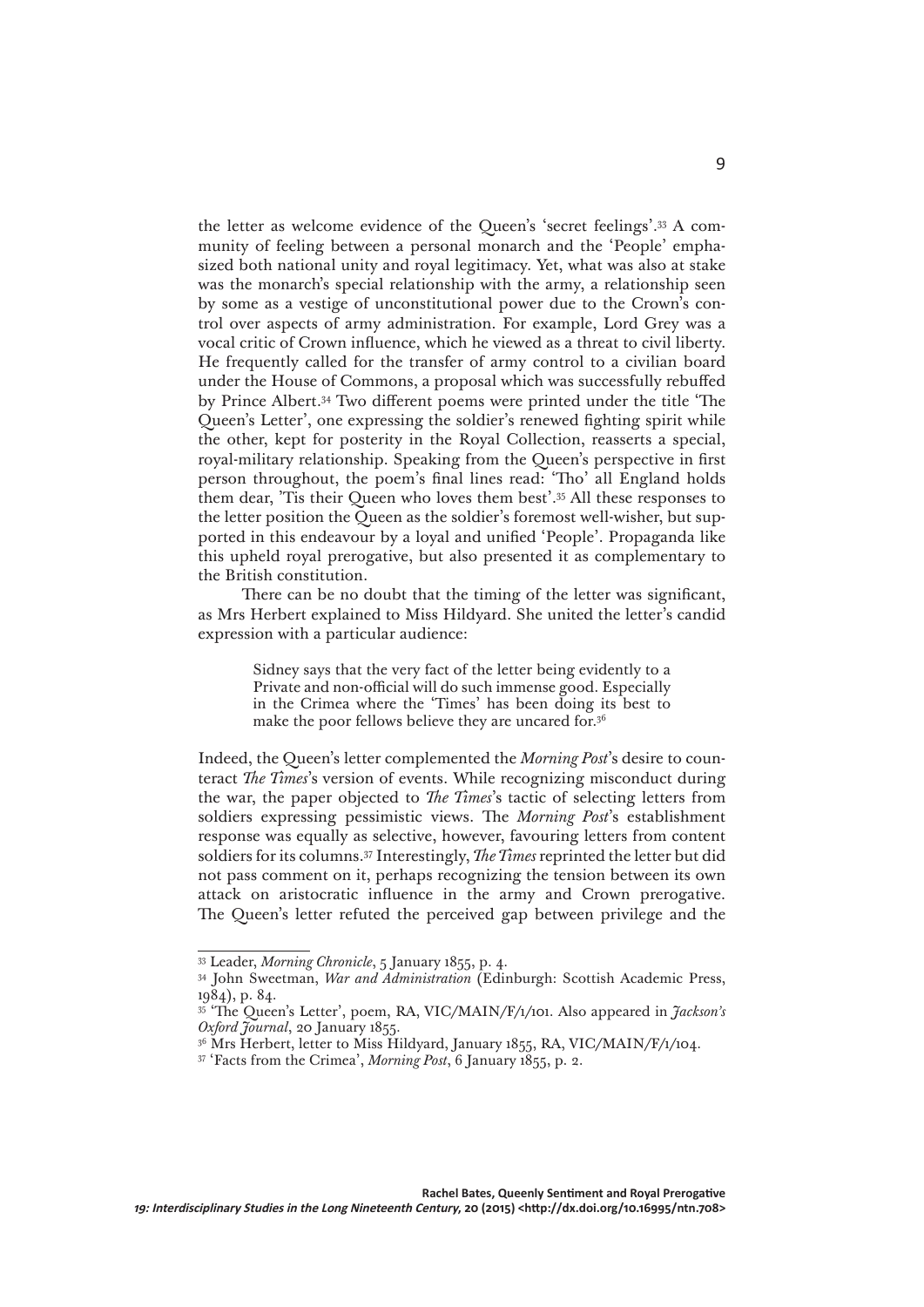ordinary soldier, but not all critics were seduced by its power. *Reynolds's Newspaper*, a Chartist publication, had no patience for what it termed 'The Queen's Epistle'. Castigating the letter's enthusiasts, it stated: 'None but the veriest greenhorn can doubt that it was meant for publication, and few but thorough-paced simpletons will believe in its sincerity.'38 On the same page as this indictment is a gloomy appraisal of the war's progress and the conflict's senior officers, including the Queen's cousin, the Duke of Cambridge. Cambridge had obtained a certificate of sick leave during the winter, along with a number of other high-profile officers and the paper seized the opportunity to brand him a shirker and call for his dismissal. The Queen had recognized privately that the duke's retreat would have 'the worst effect' and so royal intervention, in addition to asserting royal prerogative, could be seen to compensate for absent leadership (QVJ, 30 December 1854). The war damaged the reputation of leading military figures, such as Commander-in-Chief Lord Raglan. It also brought down Lord Aberdeen's coalition and with it a key mediator between Crown and government, the Duke of Newcastle. The Queen's journal for January reveals royal sympathy for the Duke of Newcastle's predicament, while the appointment of Lord Palmerston as Prime Minister was not at first favoured by the Queen due to historical differences.39 The winter troubles called for remedial action and the leaked letter, whether intended for press publication or not, constituted a first attempt to exercise royal control and harness unity in a volatile climate. *Reynolds's Newspaper*'s challenge that the Queen should convert her 'twaddle' into action was met with partial success. It will be shown how the popular image of a caring Queen was compromised by royal attempts to block army reform and preserve traditional class relations.

## **Facing her subjects: the politics of wounding**

Over the course of 1855, the Queen performed public and private displays of maternal duty towards the wounded, no doubt encouraged by more favourable responses to the leaked letter and a particular admiration for open and gendered compassion. The *Morning Chronicle* had praised the Queen's feeling for the wounded in particular: 'There is fame for the dead. For the wounded there is Queenly and womanly sympathy.'40 Even *Punch* proclaimed that the letter was 'all womanhood', with 'nought of the

<sup>38 &#</sup>x27;The Queen's Epistle — Hypocrisy and Humbug Exposed', *Reynolds's Newspaper*, 7 January 1855, n.p.

<sup>&</sup>lt;sup>39</sup> QVJ, 28 January 1855. For more on the chequered relationship with Palmerston, see David Urquhart, *The Queen and the Premier: A Statement of their Struggle and its Results* (London: Bryce, 1857).

<sup>40</sup> Leader, *Morning Chronicle*, 5 January 1855, p. 4.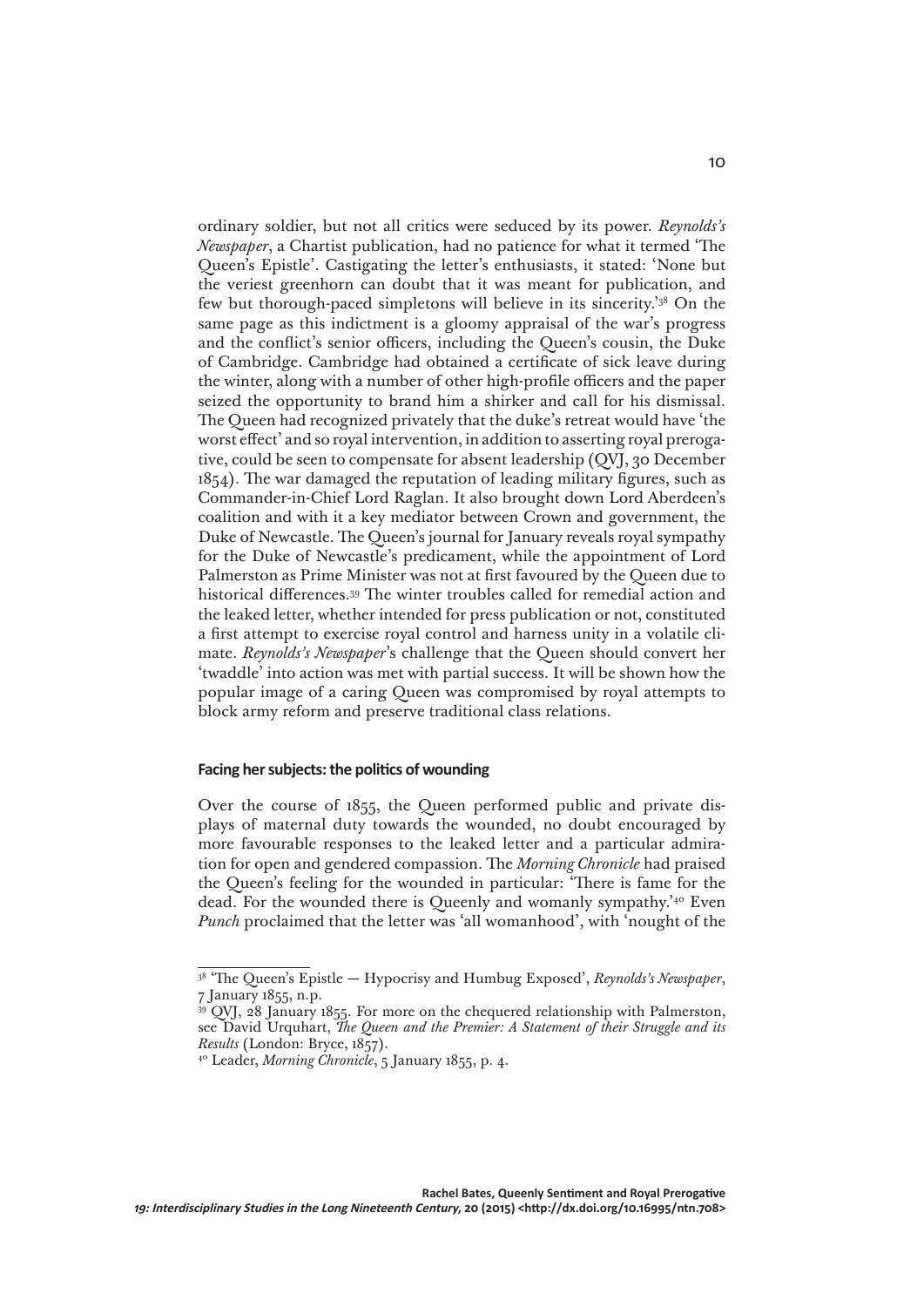ermine but its softness and purity'.<sup>41</sup> *Punch* admired the Queen as a figure of stereotypical womanhood, emphasizing these qualities over her aristocratic status. The ermine is a symbol of nobility and purity, dating back to the Renaissance period, and its fur was commonly used for ceremonial dress. An ermine featured in a portrait of Elizabeth I, now held at Hatfield House, who also attracted mythical status for the 'Gloriana' devotion of her subjects, particularly following the Spanish Armada. In the absence of being able to lead troops out to battle, female monarchs used other powers at their disposal to cement ancient ties between royalty and the army.42 In Queen Victoria's case, this involved creating a sense of belonging, a family unit, of which she was the matriarchal head.

Responses to the leaked letter continued a trend established by *Punch*'s image of the Queen waving goodbye to the Guards as they filed past Buckingham Palace at the outbreak of war (*Fig. 2*). In this illustration,



*Fig. 2*: 'Throwing the Old Shoe, at the Parting of Her Majesty and her Guards', *Punch*, 11 March 1854, p. 98.

<sup>41 &#</sup>x27;Royal Letters — Victoria', *Punch*, 20 January 1855, p. 21.

<sup>42</sup> Rappaport, pp. 6–7. Rappaport refers to the 'mystical bond' between the army and its monarch and the Queen's own military ties.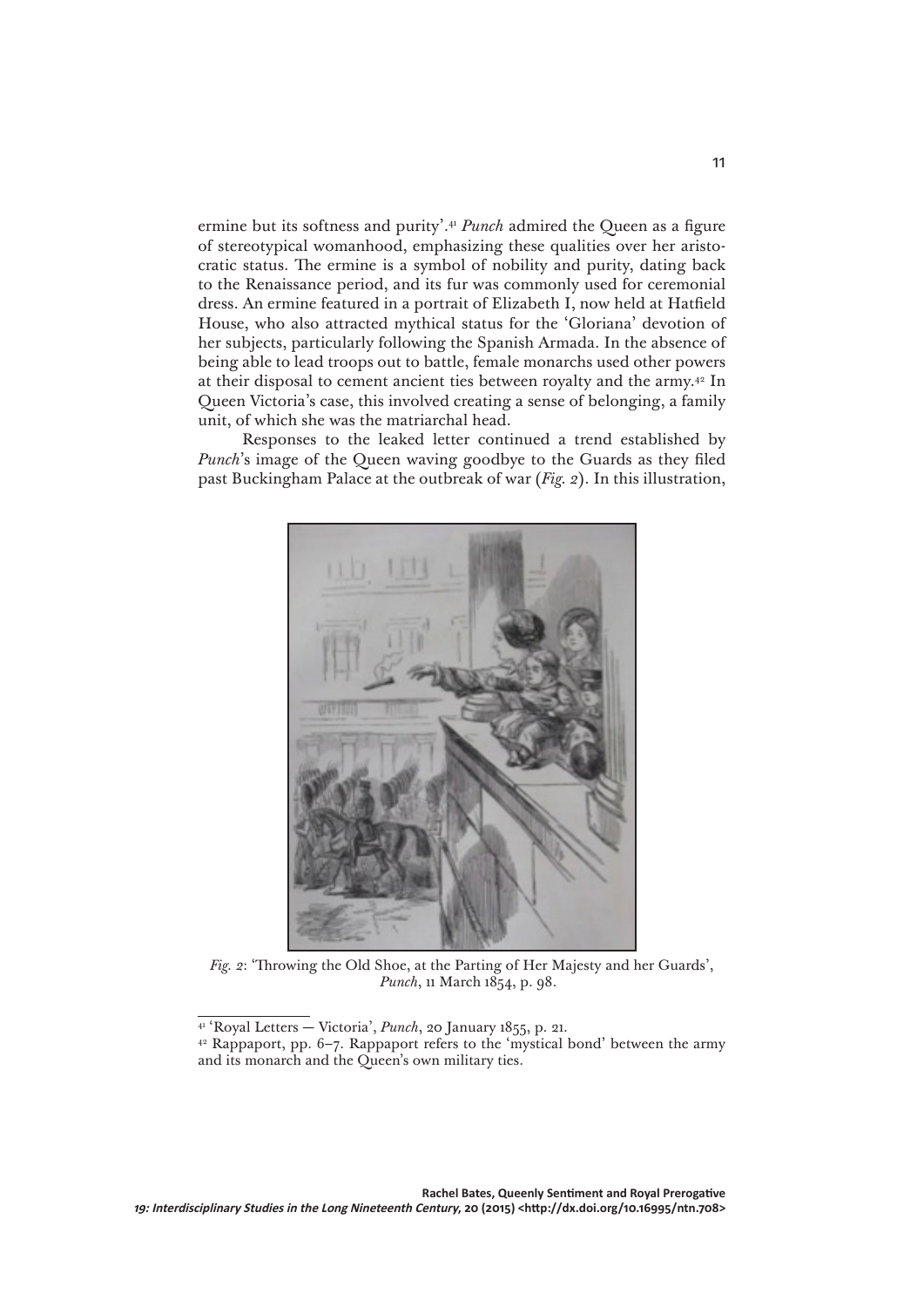ceremony is collapsed and the Queen is seen close-up on the balcony surrounded by her children, throwing an old shoe as a gesture of good luck to the departing Guards. This symbolic action of release is juxtaposed with a restraining arm around the youngest member of the royal family, Prince Leopold, who is perilously close to the edge of the balcony. The emphasis here is not on the Guards and their expression of loyalty to the monarch, but on an accessible, demonstrative Queen whose familial responsibilities coalesce with royal duty towards the army. The Queen's farewell to 'her Guards' is presented as a natural extension of motherly instinct, so that soldiering is recalibrated as a defence of the home and not the killing of others.43 In adopting a close view of the family gathering, the illustrator avoids a grand view of 'home', Buckingham Palace. Victoria is the archetypal woman anxiously waiting at home, in accordance with the popular folk song of the period 'The Girl I Left Behind Me'.

As Anderson has observed, the family unit is associated with 'disinterested love and solidarity' and therefore representations of Victoria's domesticity during the Crimean War can be seen to perpetuate the monarchy's apolitical standing (Anderson, p. 144). *Punch*'s image proved an influential template for royal 'womanly sympathy', which was utilized to great effect in the weeks and months following the leaked letter, at military hospitals in Portsmouth and Chatham and in the privileged space of Buckingham Palace. Gender was empowering and disempowering: on the one hand allowing demonstrative feeling prohibited in kingly martial representation, but, on the other hand, championing an exclusive narrative of female care.44 The wounded soldier in this period is seen either with the Queen or Nightingale and not the numerous vicars, doctors, and surgeons also caring for their needs. Despite the close bonds between soldiers, womanly proximity could more easily be portrayed as an asset to the wounded soldier. A statuette of Florence Nightingale at the National Army Museum demonstrates the commonplace view of womanly sympathy, Nightingale supporting and guiding a wounded soldier (*Fig. 3*).45

<sup>43</sup> Mary Favret elucidates on this recasting of war in Romantic texts. See Mary Favret, 'Coming Home: The Public Spaces of Romantic War', *Studies in Romanticism*, 33 (1994), 539–48 (p. 543).

<sup>44</sup> Matthew Lalumia has demonstrated a crucial revision of male care in favour of female care in Jerry Barrett's painting *The Mission of Mercy: Florence Nightingale Receiving the Wounded at Scutari* (1857). In a preparatory painting, Barrett reveals male orderlies attending to a wounded soldier at Nightingale's feet, but in the final version, they are replaced with a female nurse offering a drink. See Matthew Lalumia, *Realism and Politics in Victorian Art of the Crimean War* (Ann Arbor: UMI Research Press, 1984), pp. 88–91.

<sup>45</sup> The statuette has origins in a *Punch* illustration, 'Mr. Punch's Design for a Statue to Miss Nightingale', *Punch*, 30 August 1856, p. 81.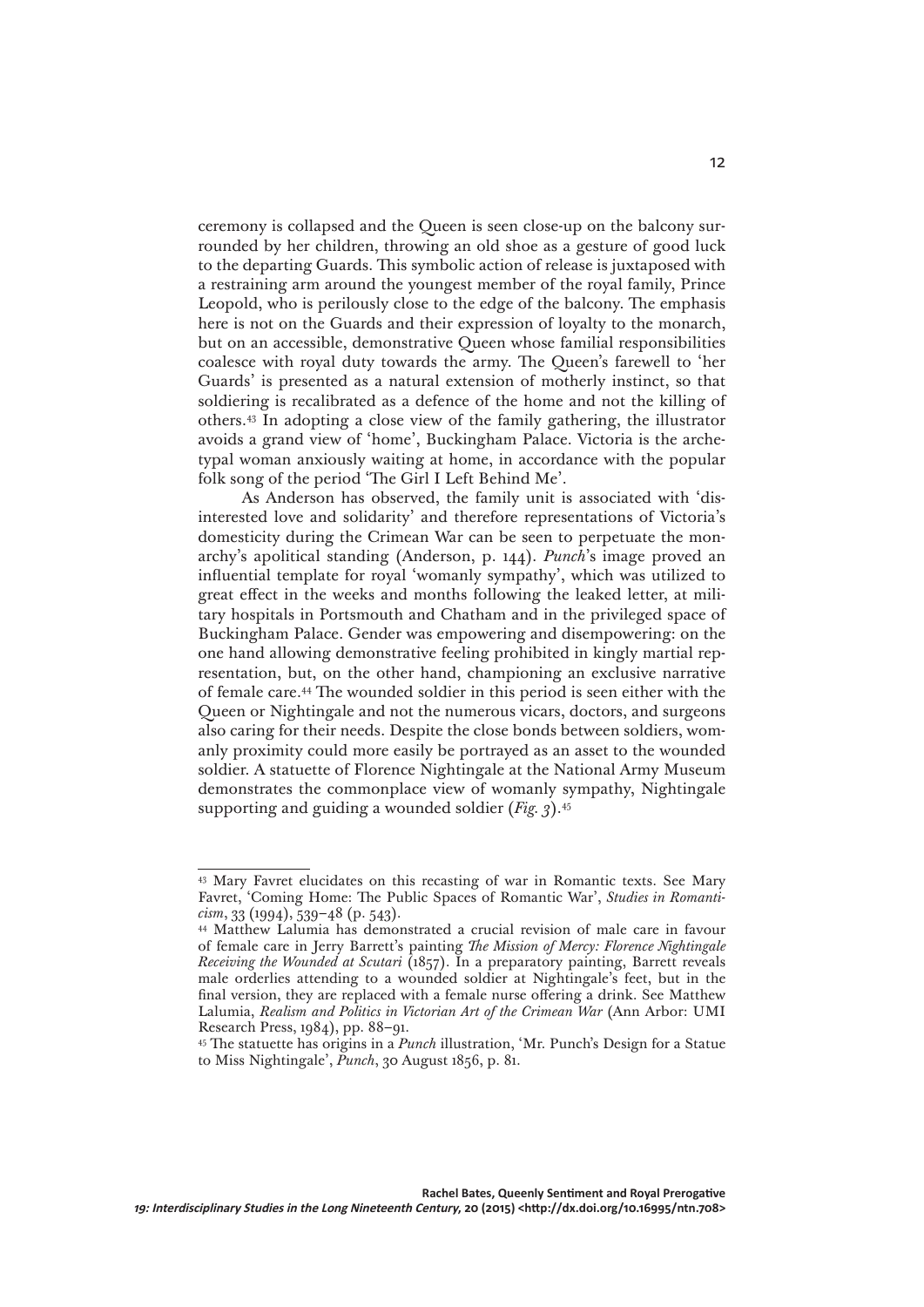

*Fig. 3*: Theodore Phyffers, Statuette of Florence Nightingale helping a wounded soldier, *c*. 1856, Parian ware. © National Army Museum, London.

This statuette, made from Parian ware, a cheaper alternative to bronze, was manufactured as an affordable piece of sculpture for the middle classes. The figures of the soldier and Nightingale incline towards one another, forming an arc around the central feature of the statuette, their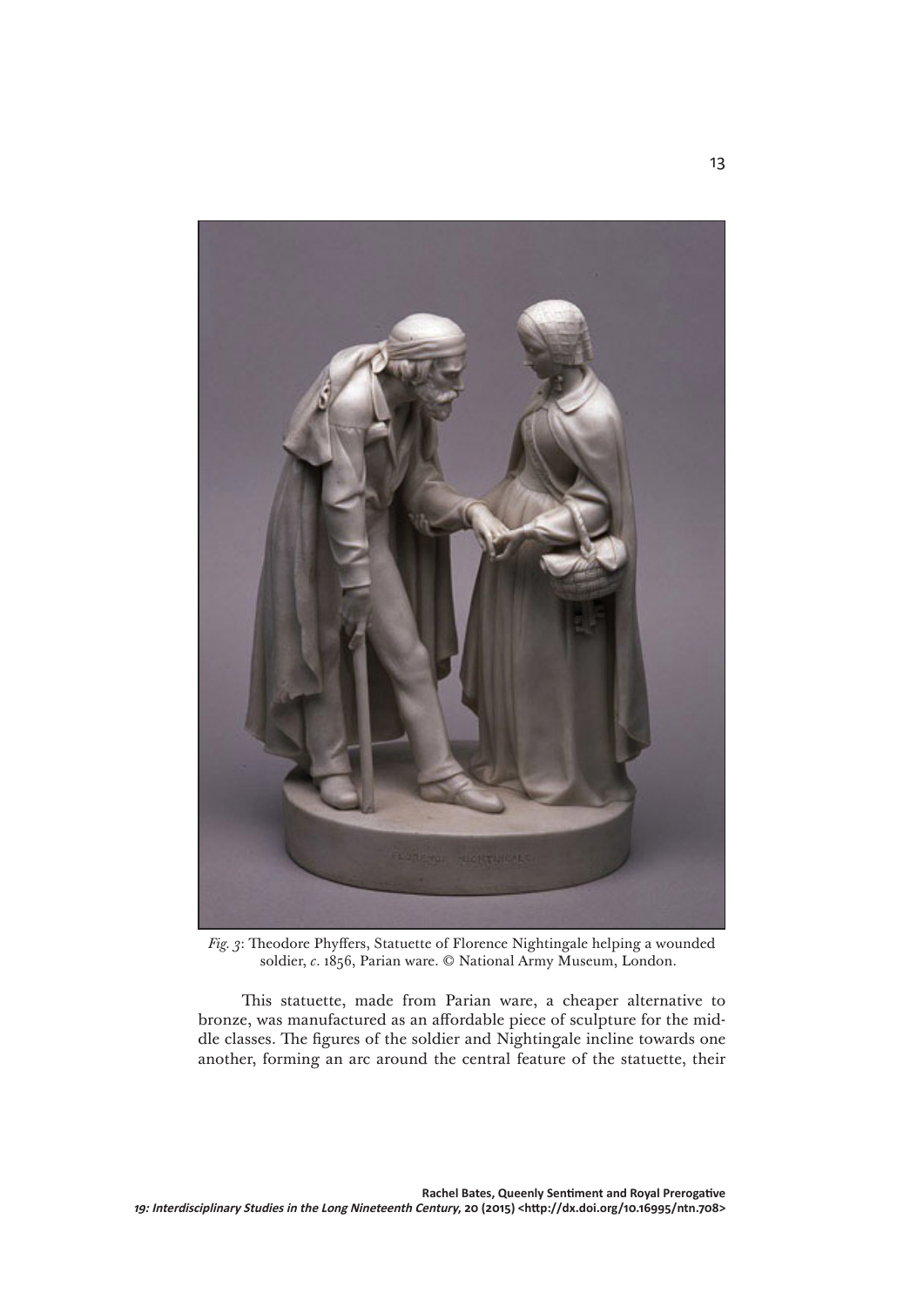point of contact. Touch functions to accentuate pathos in the viewer, registering a moral need to face and reach out to suffering veterans. Pamela Gilbert has shown how, by the mid-nineteenth century, theorists drew upon touch as the foremost sense, while the hand in particular was seen as an important indicator of human intention and will.46 Here, the emphasis is on Nightingale giving touch — Nightingale's hands lightly cradle the arm and the fingers of the soldier. Nightingale does not clasp his hand, but tentatively receives it. No doubt this lightness of touch was in keeping with rules around etiquette for women of status, but it also establishes a subtle power relationship. Through touch, Nightingale's soothing presence accentuates an image of dependency and need, an exchange that would be less acceptable with an intact male protagonist. The design of the statuette furthers a formula of the soldier's forlornness and passiveness by averting his gaze downwards. The regimes of touch, of sensing and being sensed, are vital to this commercial piece, which registers tactile encounter over tactile exchange. These considerations are important for images of the Queen, who is frequently shown on the threshold of bodily contact with her soldiers.

Queen Victoria's interactions with the wounded were documented by specially commissioned artists and photographers who had links to the illustrated press. The Queen extended her patronage to the artistillustrators George Housman Thomas, John Gilbert, and John Tenniel. Thomas and Gilbert both contributed significantly to the *Illustrated London News* (*ILN*) and, although Tenniel was a chief cartoonist for *Punch* from 1851 onwards, he also worked for the *ILN*. 47 As Plunkett has shown, the *ILN* was particularly pro-monarchy and generally eschewed a political alignment in preference to portraying domestic harmony (pp. 99–100). In March 1855, the *ILN* printed evidence of the Queen's interactions with wounded soldiers at Buckingham Palace in February 1855, heralding a trend for warming scenes of the Queen's charitable and domestic figure, replete with younger members of the royal family (*Fig. 4*).

The Queen's encounters at Buckingham Palace mark an unprecedented act of royal favour towards the Guardsmen, who were among the first to return to England either sick or with wounds sustained at Alma, Inkerman, and in the trenches (QVJ, 20 February 1855). The *ILN* scene appears to be the basis for a lost painting by John Gilbert, which caused a sensation at the Old Watercolour Society exhibition of 1856 and was

<sup>46</sup> Pamela Gilbert, 'The Will to Touch: David Copperfield's Hand', *19: Interdisciplinary Studies in the Long Nineteenth Century*,19 (2014), p. 4 <http://dx.doi.org/10.16995/ ntn.695>.

<sup>47</sup> L. Perry Curtis jun., 'Tenniel, Sir John (1820–1914)', *ODNB* <http://dx.doi:10.1093/ ref:odnb/36458>; Delia Millar, *The Victorian Watercolours and Drawings in the Collection of her Majesty the Queen*, 2 vols (London: Wilson, 2001), ii, 856.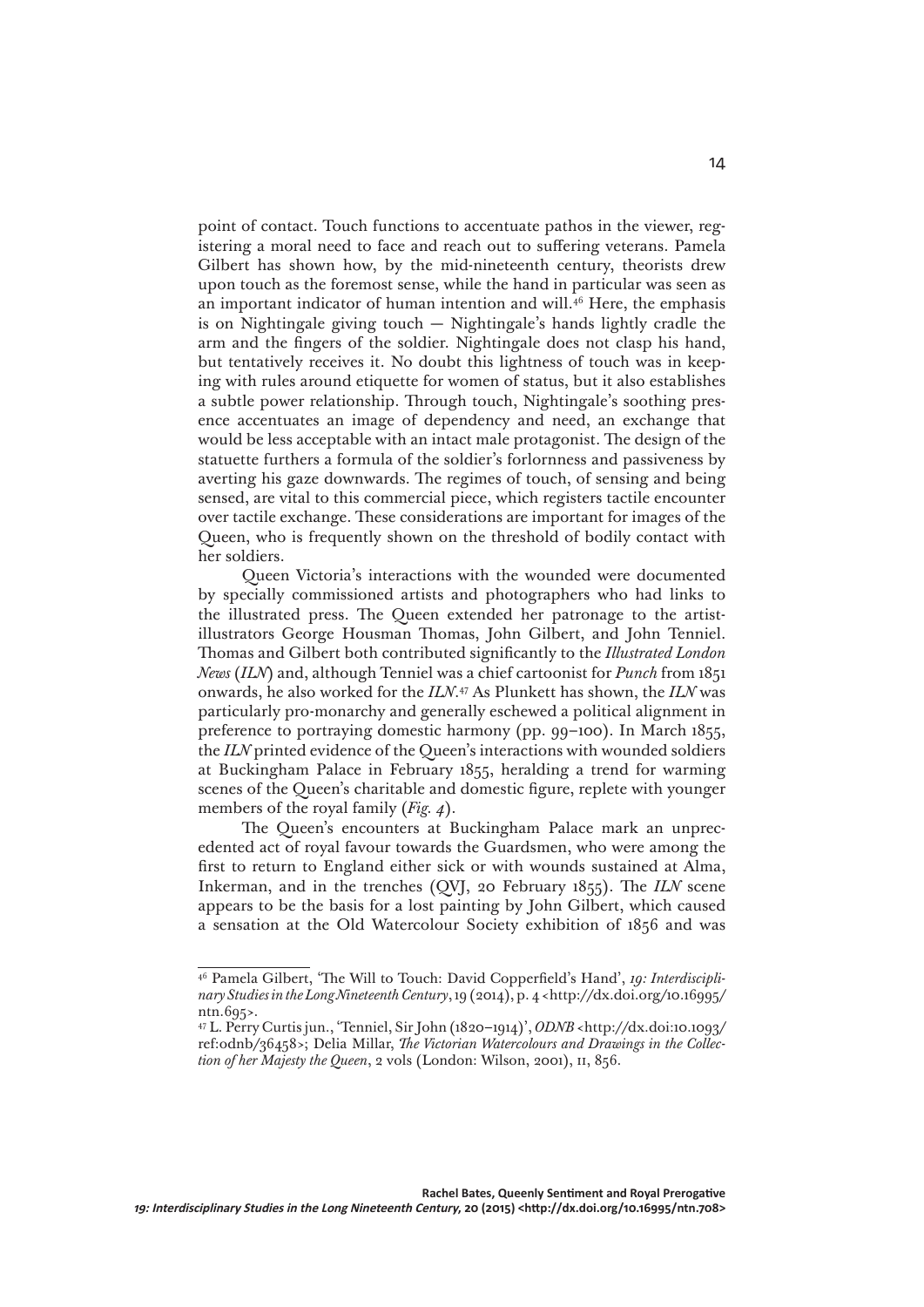

*Fig. 4*: 'Her Majesty Inspecting the Wounded Guards in the Grand Hall of Buckingham Palace', *Illustrated London News*, 10 March 1855, p. 237.

reproduced in print form in 1903 by Vincent Brooks (Lalumia, pp. 77–78). This copy can be viewed at the National Army Museum and its choice of moment and perspective corresponds to the *ILN* print (*Fig. 5*).

John Ruskin considered the painting a success, the *Art Journal*  admired the lack of 'sentimental heroism' and 'undue refinement', and the *Athenaeum* noted its power as a 'study of contrasts of well-dressed courtiers and bandaged veterans' (Lalumia, p. 80). The mixed reaction to the Queen's emotional outpouring via the leaked letter and the art critic's praise of Gilbert's painting for its lack of sentiment reveals a fine line for the public display of feeling, which could be read as affectation or refreshing sincerity.48 Favourable responses to the Queen's leaked letter were in part excited by the idea that they were not intended for public consumption. Gilbert worked hard to create a sense of realism and understatement for his painting. Matthew Lalumia outlines the important alterations attending the transfer of the scene from print to watercolour: the increased weight given to the Guardsmen, who exceed the twenty-six actually present, the

<sup>&</sup>lt;sup>48</sup> This instability is heightened by the altered meanings of the derivatives of 'sentimental' itself. For more on this, see Marie Banfield, 'From Sentiment to Sentimentality: A Nineteenth-Century Lexicographical Search', *19: Interdisciplinary Studies in the Long Nineteenth Century*, 4 (2007) <http://dx.doi.org/10.16995/ntn.459>.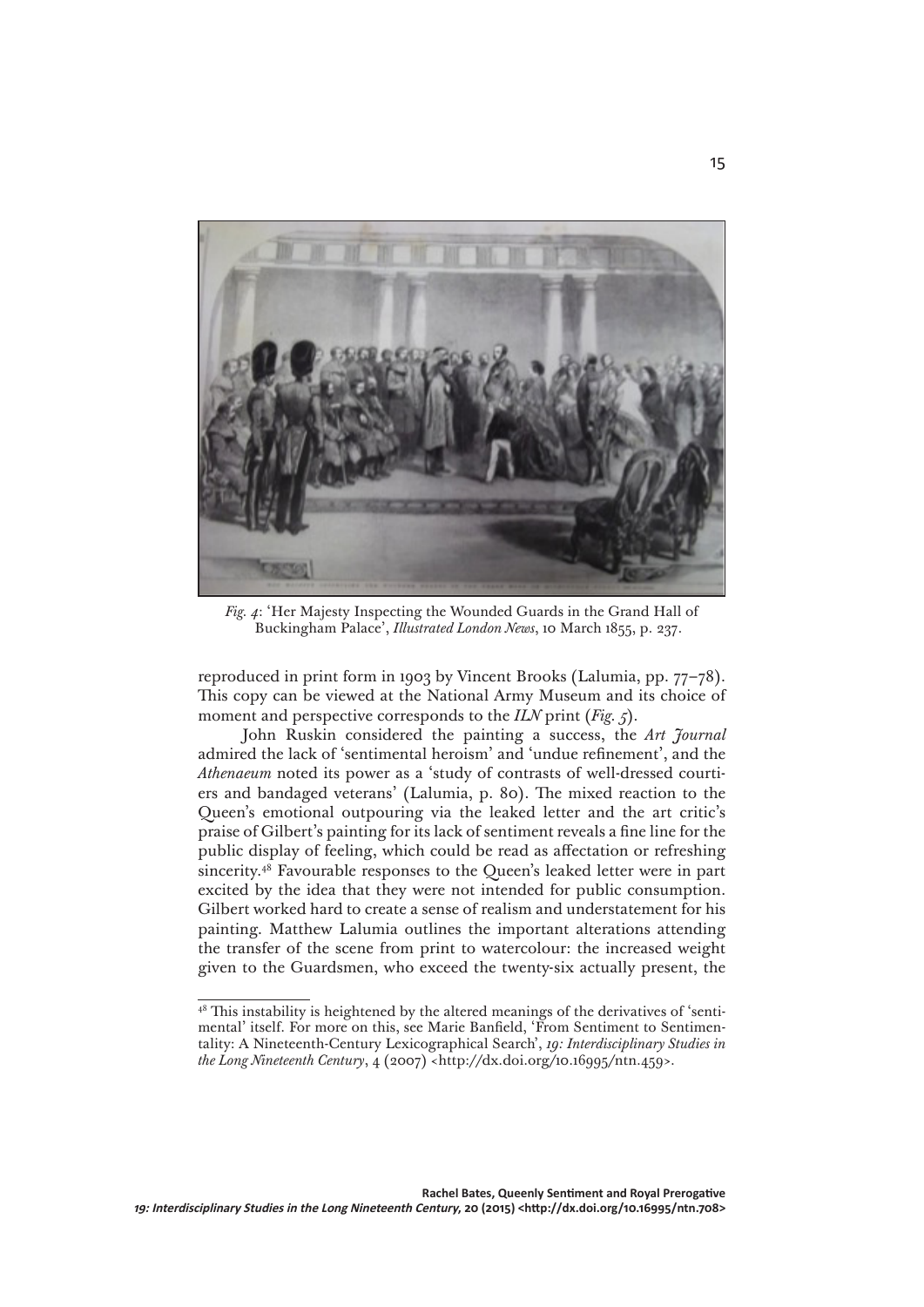

*Fig. 5*: Vincent Brookes (after John Gilbert), *Queen Inspecting the Guards at Buckingham Palace*, 1903, lithograph. © National Army Museum, London.

greater attention to their individual character, and the movement of the officers to the rear of the scene. In the royal party, Prince Albert is also moved behind the Queen, who is the only figure to stand alone without overlay and thus emerges as the main protagonist (Lalumia, p. 79). This accentuates the 'study of contrasts' identified by the *Athenaeum* between the radiant presence of the Sovereign and her children dressed in pure white and the ragged forms of the soldiers. Rather than simply being paraded in front of the monarch, Gilbert's painting and the *ILN* print demonstrate interaction and homely belonging. The royal party's attention is focused upon greeting the saluting Guardsman and Prince Alfred, gazing up at the Guardsman, responds with youthful interest. Many of the soldiers are seated, not standing to attention, and the casually discarded attire upon chairs in the foreground augments the scene's domestic and informal qualities. Gilbert undoubtedly glorified the presence of the Queen for his painting to accentuate the meeting of bodies, whole and suffering, and spaces, the public sphere of war and the archetypal private sphere of royal domesticity. As Mary Favret has shown, the juxtaposition of the mangled body with the maternal body has a strong antecedent during the Napoleonic wars, when images of mothers and children absorbed and filtered the body of the private soldier to heal the pains of war (p. 545). Gilbert's scene suspends the royal family as a stabilizing presence against vulnerable bodies. In doing so, Gilbert both collapses the distance between home and war and underscores it, by interpreting wounding through the comforting lens of domestic security.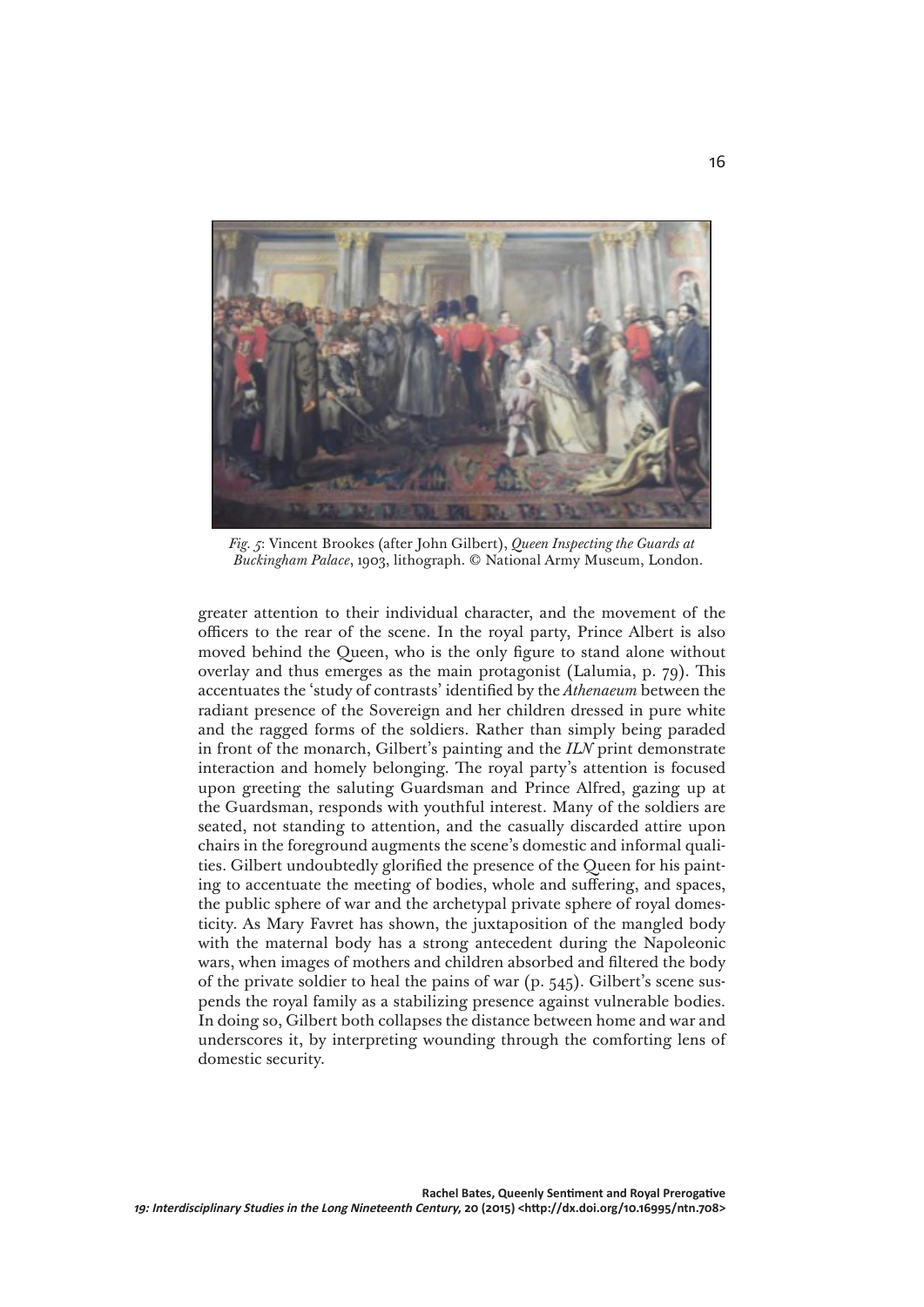During the war, physical proximity became increasingly important to the Queen's image as a way of communicating royal kinship; Victoria's public presence not one of aristocratic distance but personal intimacy. This featured in coverage of the distribution of Crimean Medals at Horse Guards Parade on 18 May 1855, a ceremony full of pomp and circumstance but projected as a close encounter. The Queen's journal devoted considerable coverage to the occasion, as one that brought together all ranks equally as heroes. Physical contact with officers and privates alike was an important and planned feature of the ceremony, to emphasize the accessibility of the Queen's person. The Queen recorded her satisfaction with this arrangement, revelling in an apparent transcendence of class boundaries: 'all touched my hand, the 1rst time that a simple Private has touched the hand of his Sovereign, & that,  $-$  a Queen! I am proud of it,  $-$  proud of this tie which links the lowly brave to his Sovereign.' It was also rumoured that soldiers were reluctant to give their medal up for engraving, for fear they would not get the original, bearing the touch of the Queen, back (QVJ, 18 May 1855). The Crimean Medal was given to all soldiers who served in the war, but this ceremony targeted wounded and sick soldiers who had been sent home.

The Crimean Medal ceremony was an opportunity for unmediated public engagement with the wounded, with temporary stalls accommodating families and spectators, including members of the press. Journalists described the ceremony as unique and heartfelt, as well as its palpable effects on the senses*. The Times*'s leader was marked by emotion, recording, somewhat inappropriately, the 'electric thrill' as the public witnessed the pallid forms and scarred features of the recipients, which told of their 'manly' endurance.49 It wrote of a reciprocal affection:

> Many of the poor fellows were almost overcome by their emotion and by the sweetness of her Majesty's condescension, and many a moistened eye on the royal dais bore witness to the intimate sympathy that exists between the Palace and the Camp. (p. 8)

It proclaimed the ceremony the first military spectacle of the age, unsurpassed in inspiring loyalty to the Queen and national gratitude towards the soldier and believed the occasion ushered in a new era in the history of the British soldier:

> They who were fortunate enough to be present saw several hundred soldiers of all ranks and all arms of the service suffering from a community of sickness and wounds — all alike men and Englishmen, and receiving from the same Royal hand the same token of honour. (p. 8)

<sup>49</sup> Leader, *The Times*, 19 May 1855, p. 8.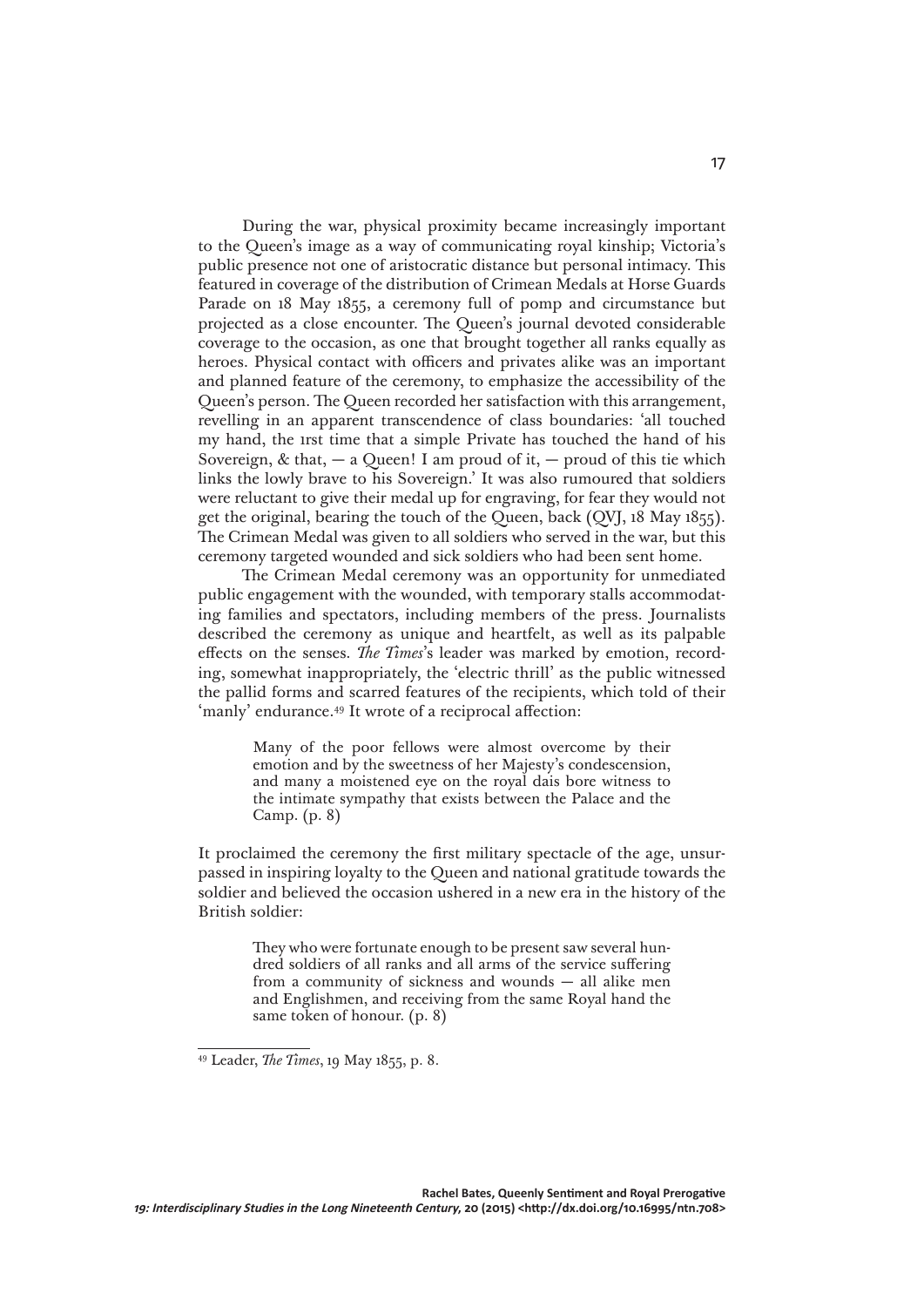The recurrence of the word 'community' is significant here, used previously by the *Morning Post* to describe a 'community of feeling' in response to the leaked letter. Royal advisors had sought to achieve a sense of belonging alongside the pomp of the day. Writing to the Queen, Phipps wrote of the dinner afterwards for NCOs and privates at the Queen's Riding School:

> The only thing in the day to be regretted was that a permanent record could not be kept of what may be called the 'domestic' scene, in the most glorious Military Pageant that England has seen: the scene in the Garden was an episode that should not be lost.50

Phipps's description of this 'domestic' scene demonstrates a vision of the rank and file 'at home' under the patronage and direction of the royal family and their officers.

Two different prints of the same moment during the ceremony are held at the National Army Museum: *Her Majesty Distributing the Crimean Medals* adopting a more intimate and focused view (*Fig. 6*), while *Distribution* 



*Fig. 6*: Unknown engraver (after Robert Hind), *Her Majesty Distributing the Crimean Medals*, 1856, steel engraving. © National Army Museum, London.

<sup>&</sup>lt;sup>50</sup> Phipps, letter to the Queen, 18 May 1855, RA, VIC/MAIN/F/2/70.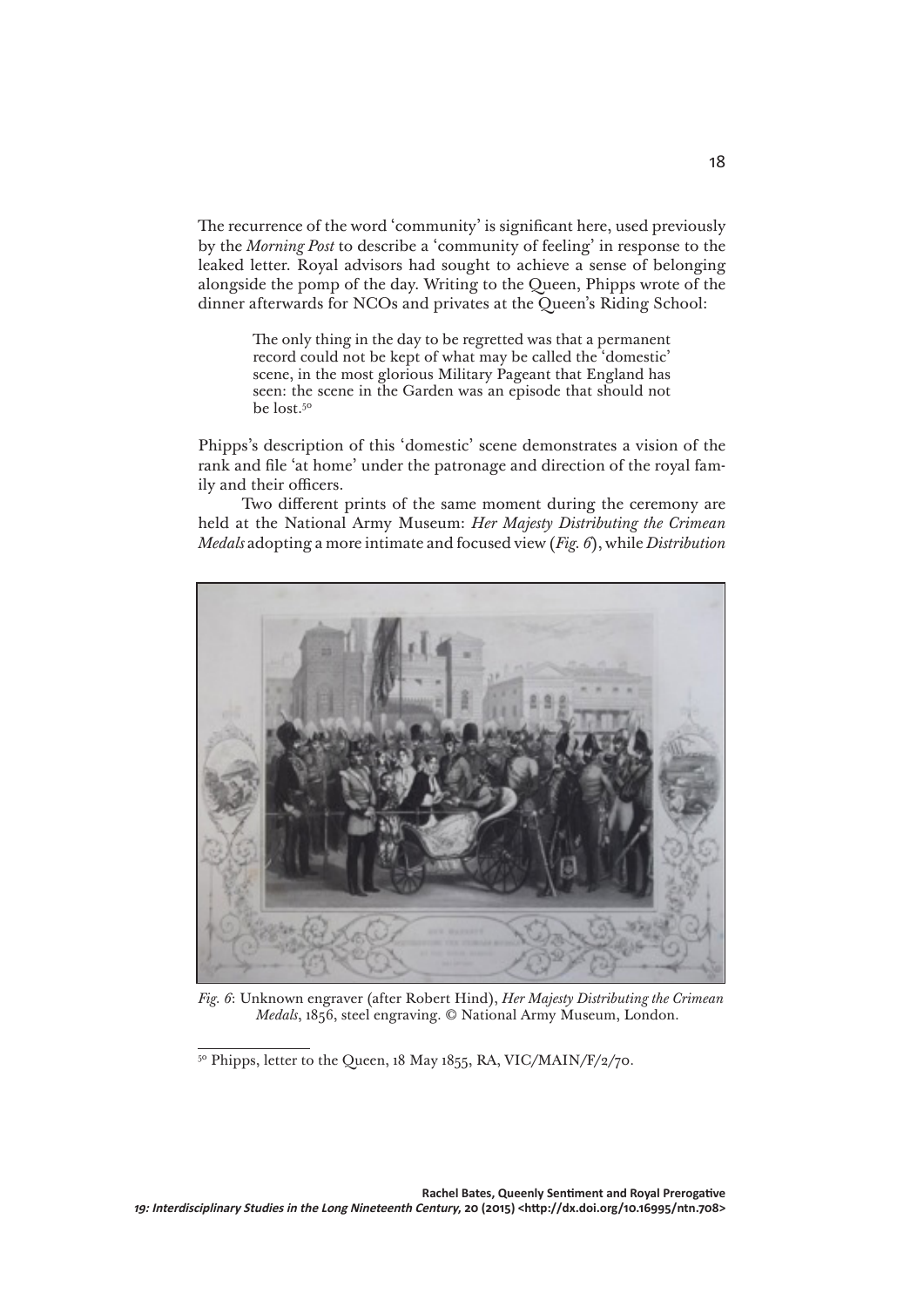

*Fig. 7*: Unknown artist, *Distribution of War Medals by the Queen*, 1855, coloured lithograph. © National Army Museum, London.

*of War Medals by the Queen* is more akin to a reportage-style giving a sense of scale and the numbers present (*Fig. 7*). Both prints feature the Queen's presentation of a medal to a disabled Colonel Thomas Troubridge of the 7th Fusiliers. The inspiration for this was likely a watercolour by Tenniel, commissioned by the Queen, entitled *Distribution of Crimean Medals at Horse Guards Parade* (Millar, ii, 857–58). Another copy of Robert Hind's engraving exists in the Royal Collection, along with an almost identical depiction published by James Virtue and Co., attesting to the popularity of this particular interaction between monarch and soldier.51 *Figures 6* and *7* capture the moment prior to touch, the Queen's hands reaching out to present the medal to a receptive Sir Thomas Troubridge, who was wheeled in a bath chair as a result of losing his left leg and right foot at Inkerman. That the prints depict the prospect of touch and not touch itself allows for a clear delineation, particularly in *Fig. 6*, of the Queen's slender hands, which are offered palms-down in the form of a 'laying-on' of hands or a blessing. As with the Nightingale statuette, the prints foreground the Queen's will to touch and her powers of healing, but avoids registering the answering action or grip of hand-on-hand contact.

<sup>51</sup> See Royal Collections Trust <http://www.royalcollection.org.uk/collection> [accessed 2 January 2015].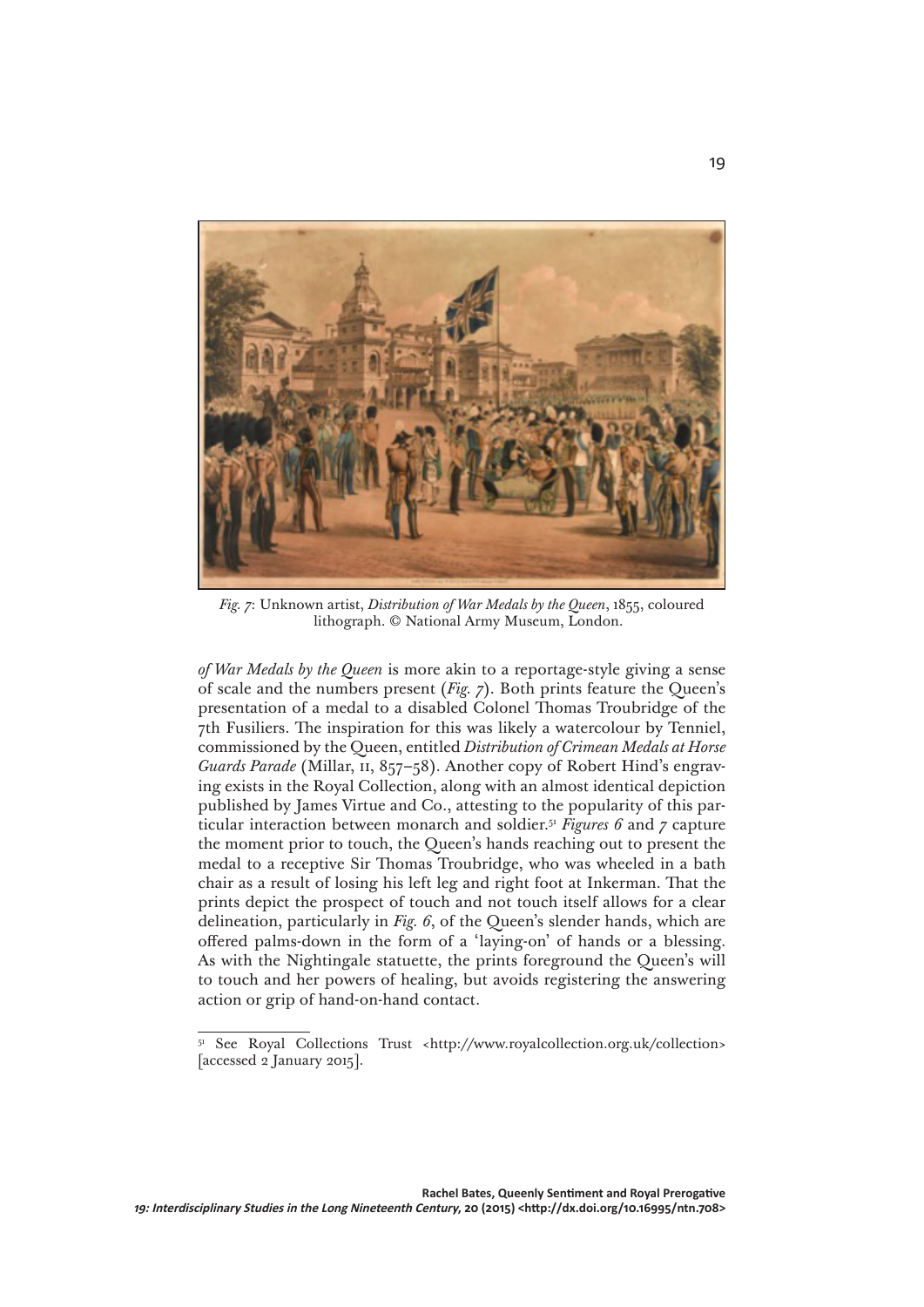Troubridge was conferred the honour of aide-de-camp to the Queen during the ceremony, which both prints commemorate in their accompanying description, although representations of the man differ greatly. The differences in uniform and the inclusion of a moustache in *Fig. 6* suggest Troubridge's likeness was confused with one of the other officers present. Troubridge was one of three wounded officers to be wheeled in a bath chair and to receive the special concern of the Queen, although the only one to receive an honorific appointment.52 In her account of the ceremony, the Queen wrote the following:

> Most moving was the sight of that gallant hero Sir T. Troubridge [...]. I told him, as he passed, that I should make him one of my A.D.C'.s, & his answer, with a bright & smiling countenance, was: 'I am amply repaid!' (QVJ, 18 May 1855)

It is probable that the Queen's prior knowledge of Troubridge's exploits made him the beneficiary of the honour. Prince Albert had visited Troubridge earlier in the year, at Admiralty House, Portsmouth, upon his return from the Crimea (QVJ, 19 March 1855). Troubridge had developed a reputation for his perseverance, when it was reported he had rested his maimed legs on a gun following his injury to prevent loss of blood, while continuing to command.53 He therefore provided an example of an exemplary officer and leader, who put his men and the operation before his own desperate needs.

At a time when the army was gearing up for what it hoped would be the final bombardment of Sebastopol, the print coverage of the ceremony extended the notion of a 'community of sickness and wounds' to officers and not just privates, countervailing *The Times*'s presentation of disproportionate suffering in the ranks. The Queen regularly encountered wounded officers at private receptions known as levees, but in raising the profile of the officer in publicly evocative terms, *Figures 6* and *7* supplied a counternarrative to reports that a number of officers had abandoned the theatre of war on 'urgent private affairs' over the harsh winter months.54 The prints unusually foreground Troubridge's disability, but the extent of his bodily loss is concealed by a luxurious blanket neatly tucked around the lower body, and his smiling countenance alleviates discomfort.55 The effect is

<sup>52 &#</sup>x27;Distribution of War Medals by the Queen at the Horse Guards', *The Times*, 19 May 1855, p. 11.

<sup>53 &#</sup>x27;The War in the East', *Morning Post*, 10 January 1855, pp. 5–6 (p. 6).

<sup>54</sup> QVJ, 17 April 1856. The concept gained such notoriety that the Queen attended a comedy entitled 'Urgent Private Affairs' at the Adelphi Theatre.

<sup>55</sup> The war produced few public images of injured officers. The exceptions to this rule avoid an aspect of vulnerability, the officers maintaining an active role. For example, Jerry Barrett inserts a pointing officer, seated on a stretcher, for his painting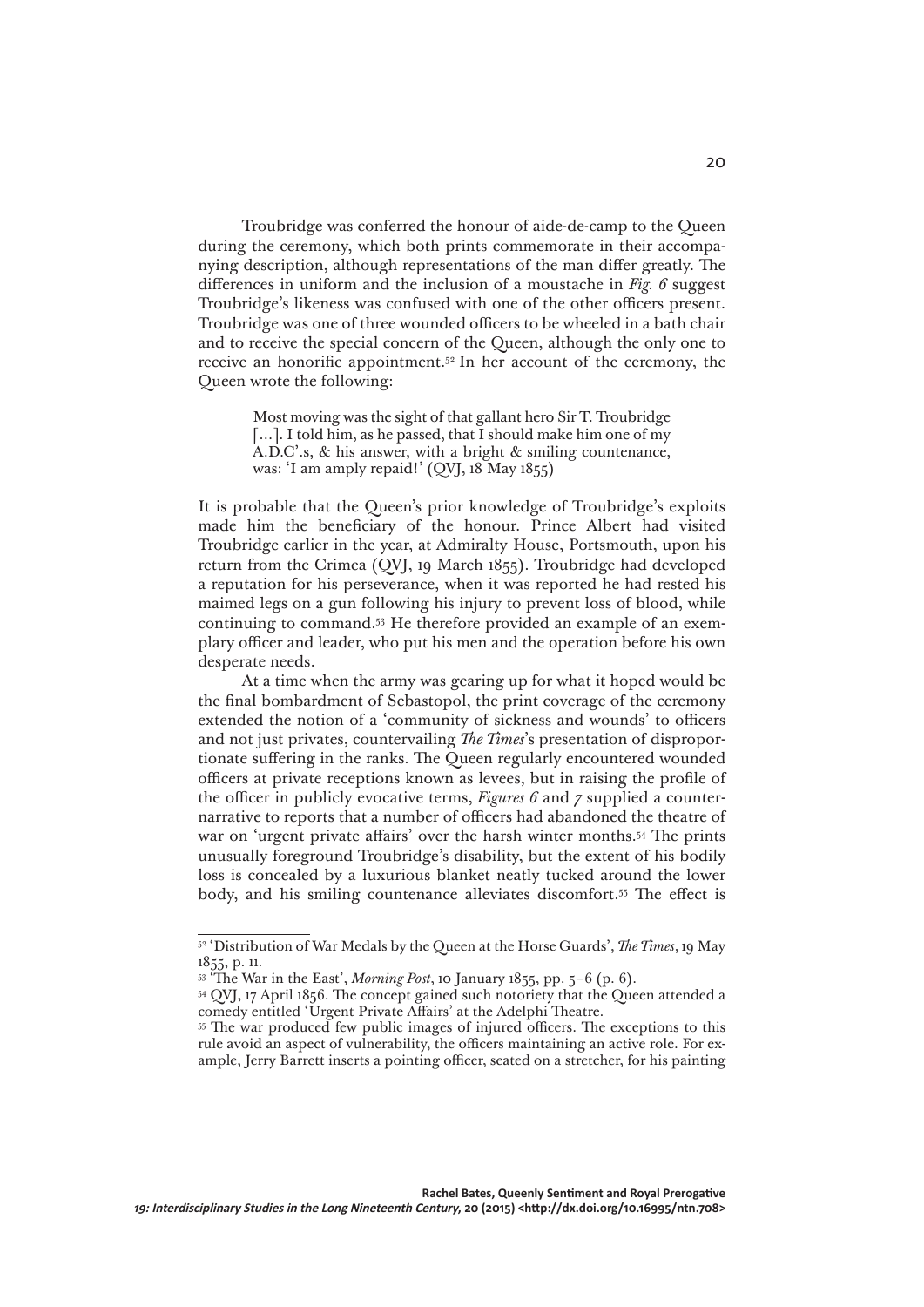demure, the bath chair and the blanket a sign of Troubridge's social status. There is a conscious effort to preserve Troubridge's gentlemanly appearance in spite of his injury. This mid-Victorian depiction of an officer's disability masks the true suffering of war in a similar fashion to depictions of disabled officers emerging from the Napoleonic wars.56 These prints speak directly to disillusioned or fearful officers and their families facing service at the front, by balancing the dangers of battle with the prospect of royal recognition. Royal power to appoint is also on display. The prints evoke a neat hierarchy, the loyal private pulling along his wounded officer, who in turn interacts with the Queen against the backdrop of the British Flag and Royal Standard and powerful symbol of royal prerogative, the Horse Guards building.

The commander-in-chief's office at Horse Guards was particularly precious to the Crown. The Crown was keen to preserve the office as a locus for royal influence amidst structural changes taking place under Panmure in 1855. These changes included the consolidation of the Secretary of State for War's office and the disbanding of the Board of Ordnance, which had wide-ranging responsibilities for the Royal Artillery, Royal Engineers, Royal Sappers and Miners, and arms and fortifications (Sweetman, p. 59). The reorganization of the Ordnance prompted renewed attention on Horse Guards. On the day of the medal ceremony, Lord Grey called in Parliament for reorganization of Horse Guards, to eliminate its controversial access to the Queen (Sweetman, p. 94). Grey's calls were resisted and in 1856 the Crown consolidated its control over Horse Guards by appointing the Duke of Cambridge, the Queen's cousin, as commander-in-chief (Strachan, p. 62). The medal ceremony and royal commemoration of Troubridge ultimately sent a clear signal that merit was not lacking in the officer corps and matters of conduct and ability were a matter of royal discretion and not a cause for state interference or legislative change.

With the emphasis on a personal monarchy and the mingling of 'high' and 'low' during the ceremony, *Punch* found a humorous flaw to the rosy picture of an accessible Queen hosting a family reunion of afflicted officers and privates. In *Figures 6* and *7*, a brass railing is visible at the royal dais. Using satirical verse, *Punch* criticized the decision to rail the Queen

*The Mission of Mercy* (1857)*.* A strikingly similar pose can be found in Captain Wilkinson's unpublished watercolour sketch, showing a gesturing Captain Agar on a stretcher during the first attack on the Redan on 18 June 1855. See NAM, 1972-07-06-23.

<sup>56</sup> See Philip Shaw, *Suffering and Sentiment in Romantic Military Art* (Farnham: Ashgate, 2013). Shaw offers analysis of Constantin Coene's painting of the imaginary visit of the Duke of Wellington to the Marquess of Anglesey, who lost his right leg at Waterloo. Anglesey's stump is clearly visible but the brightly illuminated bandages and the reverential aspect of onlookers precludes discomfort (pp. 179–80).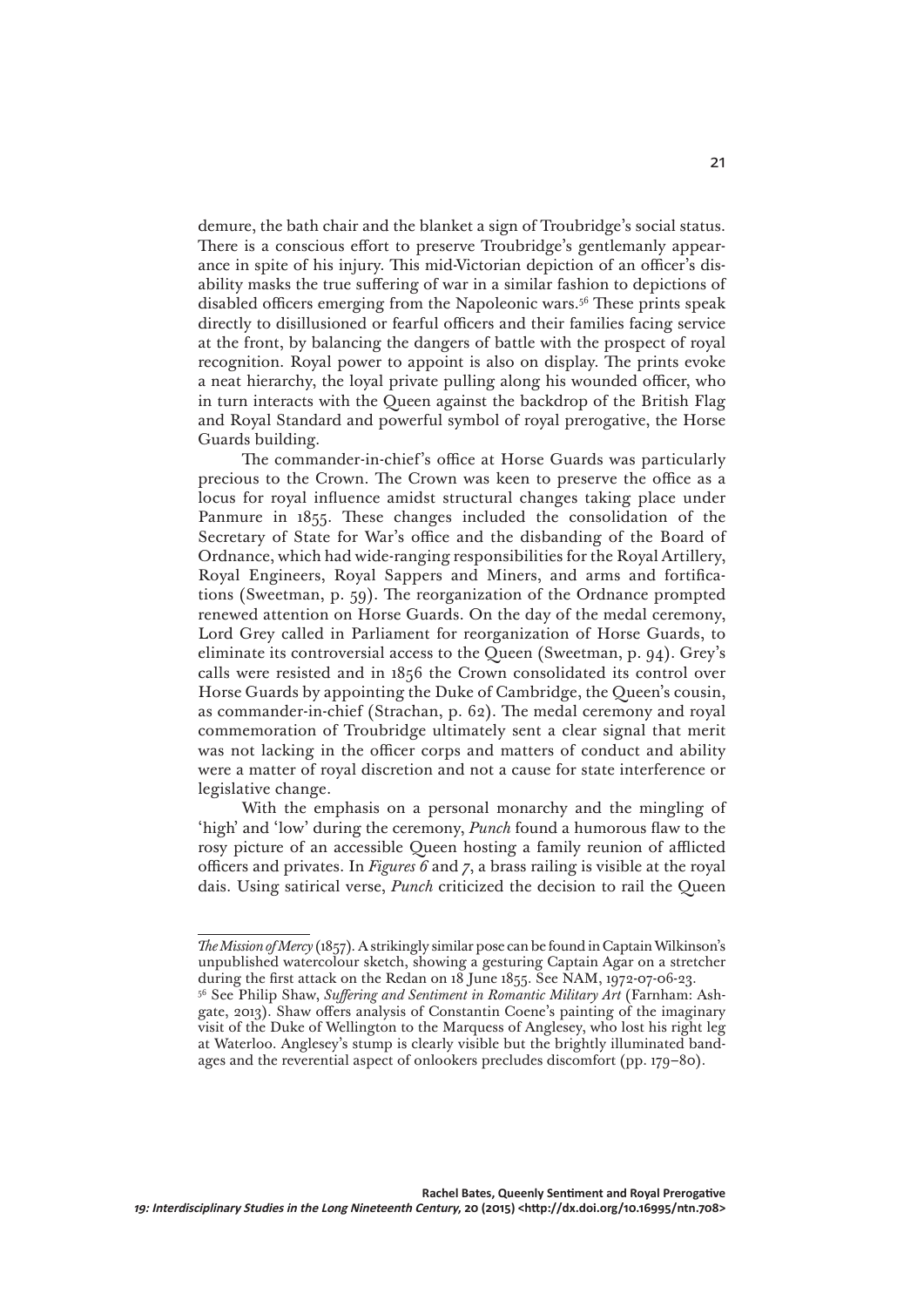off from her soldiers, ridiculing the unknown mastermind ('Whose was this sorry job?') behind the ceremony:

> Did the creature suppose They would stamp on her toes, Upon wooden legs hobbling especially those?

 Did he fear they would press, If permitted access, To her person so close as to rumple her dress?57

*Punch* directs no scorn towards the Queen herself, but rather ridicules the mastermind(s) or 'creature' behind the ceremony and the decision to include the obstacle. The platform would have served the practical purpose of providing extra height to a petite Queen and the railing no doubt gave physical support while she reached down to award the medals. However, for *Punch*, the railing is also a barrier, preventing the answering sensation that Steven Connor identifies as unique to touch.58 Also, it is highly unlikely that the Queen would have attended this ceremony without adhering to the etiquette of wearing gloves, which thus guarded against skin-on-skin contact. *Punch*'s satire is light-hearted, but the underlying message points to a tension between projected royal feeling and royal activity as carefully managed intervention. The wounded may have been given greater access to the Queen, but access is conditioned and social cohesion limited*.* As in accounts extolling the intimacy of the Queen at the medal ceremony, touch here becomes an important test of royal will to transgress class norms.

Elizabeth Longford argues in her biography of Victoria that the Queen relied on the aristocratic hierarchy in the army to 'preserve her own magical balance on the point of the military pyramid'.59 For this reason, the monarchy was wary of undue parliamentary interference in army affairs and especially of politicians calling for change. The Queen objected to the Radical MP Austen Henry Layard becoming Undersecretary for War, following the government reshuffle in 1855 (QVJ, 5 February 1855). Critics of the purchase system, a system of entry to and promotion within the officer corps based upon financial payments, were prevented from gaining influence. The Queen's views on purchase were strong, influenced by her conservative military advisors, who argued that discipline would be compromised by the abolition of purchase. In a conversation with Lord Palmerston, she imparted the view that it would be an 'extraordinary mistake' to think 'improvement could be obtained by promoting men from the ranks, whom the men never respected in the same way as they did the

<sup>57 &#</sup>x27;A Brass Railing in Bad Taste', *Punch*, 26 May 1855, p. 210.

<sup>58</sup> Steven Connor, *The Book of Skin* (London: Reaktion Books, 2004), p. 263.

<sup>59</sup> Elizabeth Longford, *Victoria* (London: Abacus, 2000), p. 267.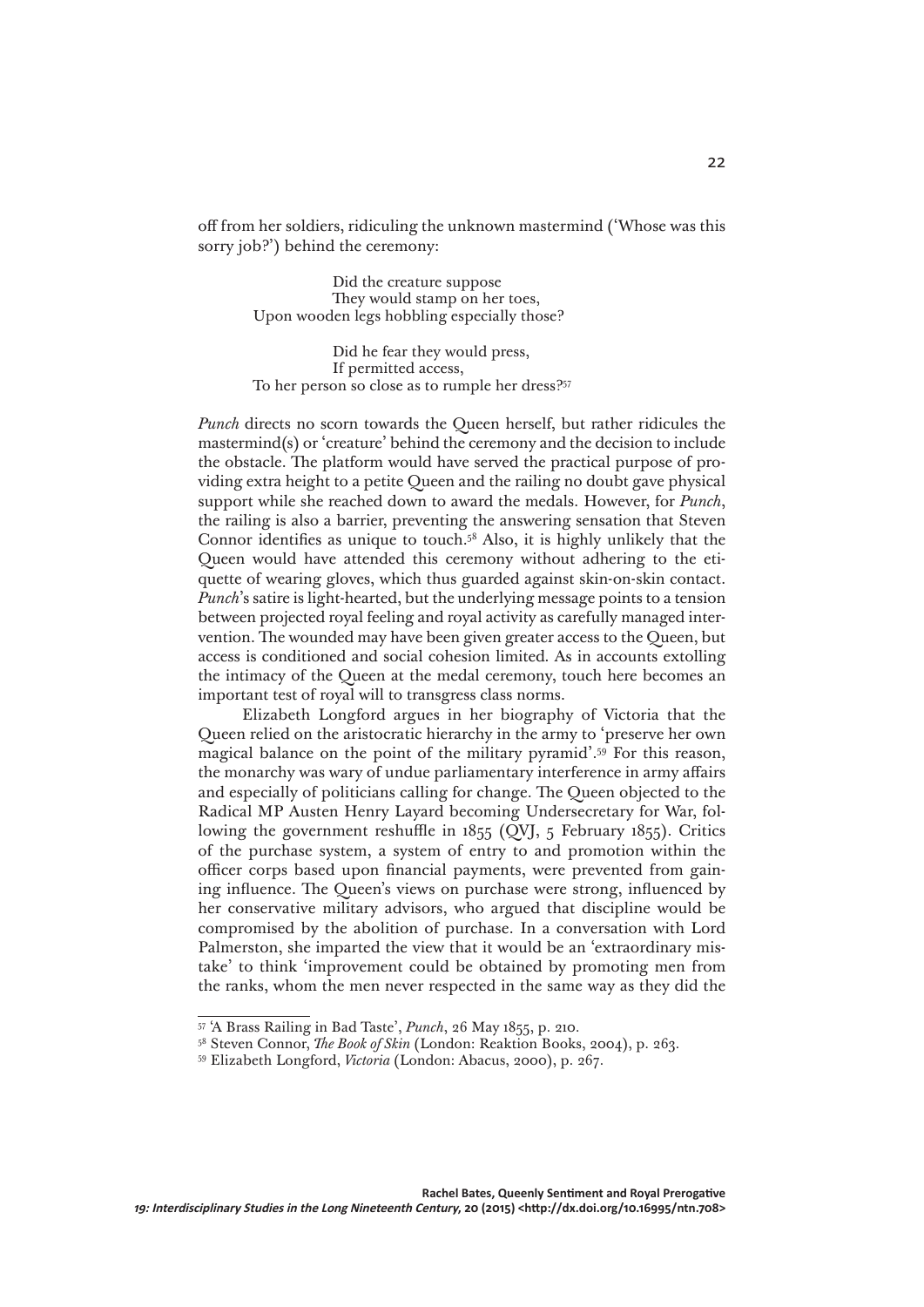real born gentleman'.<sup>60</sup> Palmerston was sympathetic and, after a debate in Parliament, the purchase question was brought under royal/military control through a Royal Commission, resulting in the suspension of the purchase debate.<sup>61</sup> The monarchy, by lobbying the Palmerston ministry, prevented fundamental army reform to protect its own prerogative and the traditional interests of the officer class. After the war, royal appearances became more assertive (*Fig. 8*).



*Fig 8*: 'Her Majesty in her New Military Costume, at the Camp, Aldershott', *Illustrated London News*, 16 August 1856, p. 167.

The Queen's appearances in military costume at the newly established army base at Aldershot, resplendent on horseback and sporting a

 $60$  QVJ, 30 June 1855. The Queen repeated this view in a journal entry on 29 July 1855.

<sup>&</sup>lt;sup>61</sup> Carl G. Slater, 'The Problem of Purchase Abolition in the British Army 1856– 1862', *Military History Journal*, 4.6 (1979) <http://samilitaryhistory.org/vol046cs. html> [accessed 28 April 2015].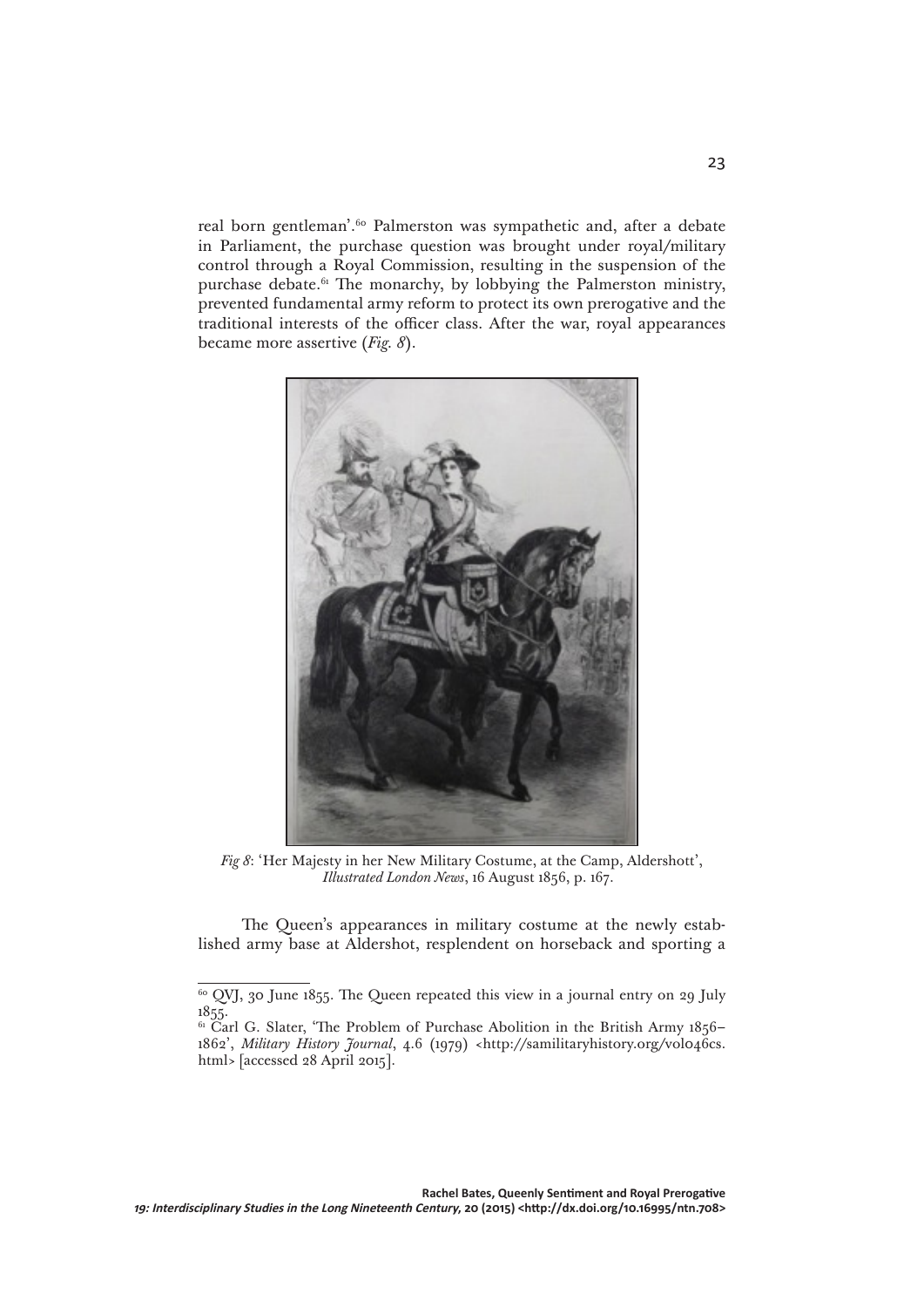field marshal's feathers, and during the distribution of the first Victoria Crosses on 26 June 1857, were an outward statement of royal leadership. The scarlet riding habit she wore comprised a general's sash, a blue ribbon of the garter, and a general's plume of red and white feathers. The Queen's dresser noted drolly that, for once, her dress attracted universal admiration.<sup>62</sup> However, this carefully constructed presence marked a shift in royal representation from womanly intimacy and sympathy to a more distant figurehead. The Queen chose the site of Hyde Park, so that she could attend on horseback and as a space at which large crowds could gather for the ceremony. $63$  The military spectacle of the occasion was universally admired, the reviews and marches featuring different branches of the service and the uniforms of the royal entourage. The *Daily News* challenged the myth of the nation's anti-militarism on the basis of the thousands of people who had flocked for the event, while *The Times* proclaimed the event a 'new epoch in our military history', in a similar fashion to the Crimean Medal ceremony.64 Yet the occasion did not produce the same admiration for the Queen's personal interactions, largely because many people, including journalists, could not witness proceedings. The Queen remained seated on her small mare for the occasion, her riding companions blocking her from being seen by a number of ticket holders in special galleries. For the *Daily News*, this was the one drawback, while an MP writing to *The Times* summed up his disappointment: 'It was *Hamlet* with the part of Hamlet omitted.'65 The disappointment of onlookers only illustrates the relative success of a wartime campaign to present a personal monarch, who was seen, heard, and touched.

In conclusion, royal influence during the Crimean War was heavily mediated by the press. Popular media projected the monarchy either as a revered sympathizer and the ultimate vessel of public sentiment in relation to the soldier, or, as an arbiter of superficial exaltation in the case of republican newspapers. While the Liberal press criticized aspects of royal ceremony, on the whole it remained supportive of the monarchy during the Crimean War, idealizing the Queen and her immediate family as a welcome locus of popular feeling when disillusionment with other sectors of the mid-Victorian establishment was strong. The Queen's domestic image provided a point of unity, an imaginary extended family, and a 'community of feeling'. However, representations of the Queen as an apolitical vessel

<sup>62</sup> *My Mistress the Queen: The Letters of Frieda Arnold*, *Dresser to Queen Victoria 1854–9*, ed. by Benita Storey and Heinrich C. Weltzien (London: Weidenfeld & Nicolson, 1994), p. 19.

 $^{63}$  Queen Victoria, letter to Lord Panmure, 12 June 1857, RA, VIC/MAIN/B/16/47.

<sup>&</sup>lt;sup>64</sup> 'Distribution of the Victoria Cross', *Daily News*, 27 June 1857, p. 5; 'Distribution of the Victoria Cross for Valour', *The Times*, 27 June 1857, p. 5.

<sup>65 &#</sup>x27;Distribution of the Victoria Cross', *Daily News*, 27 June 1857, p. 5; 'Distribution of the Victoria Cross', letter to the editor, *The Times*, 29 June 1857, p. 12.